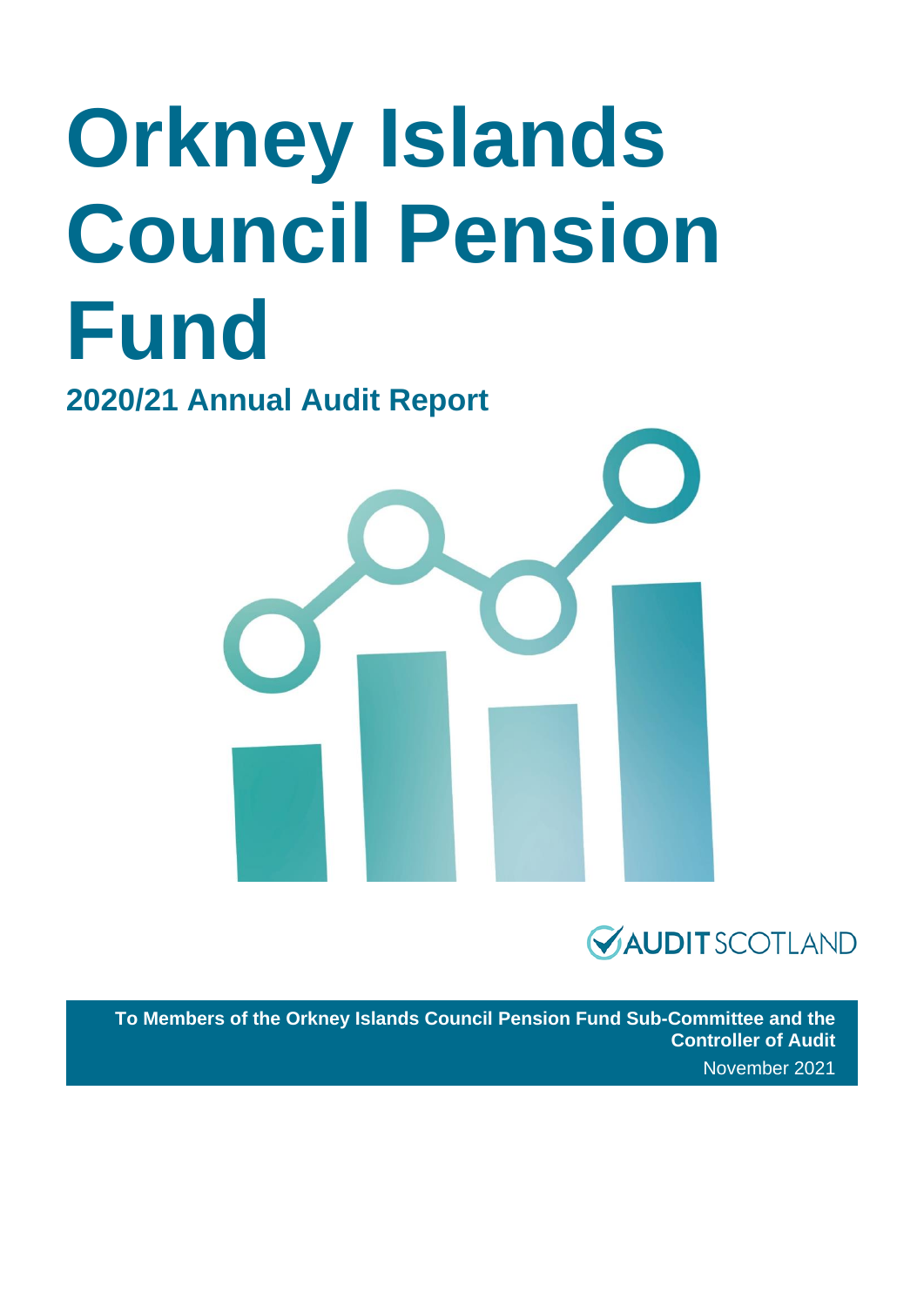### **Contents**

| Key messages                        | 3               |
|-------------------------------------|-----------------|
| <b>Introduction</b>                 | 4               |
| 1. Audit of 2020/21 annual accounts | 6               |
| 2. Financial management             | 9               |
| 3. Financial sustainability         | 12 <sup>2</sup> |
| 4. Governance and transparency      | 15              |
| 5. Best Value                       | 17              |
| <b>Appendix 1</b>                   | 21              |
| <b>Appendix 2</b>                   | 24              |
| <b>Appendix 3</b>                   | 26              |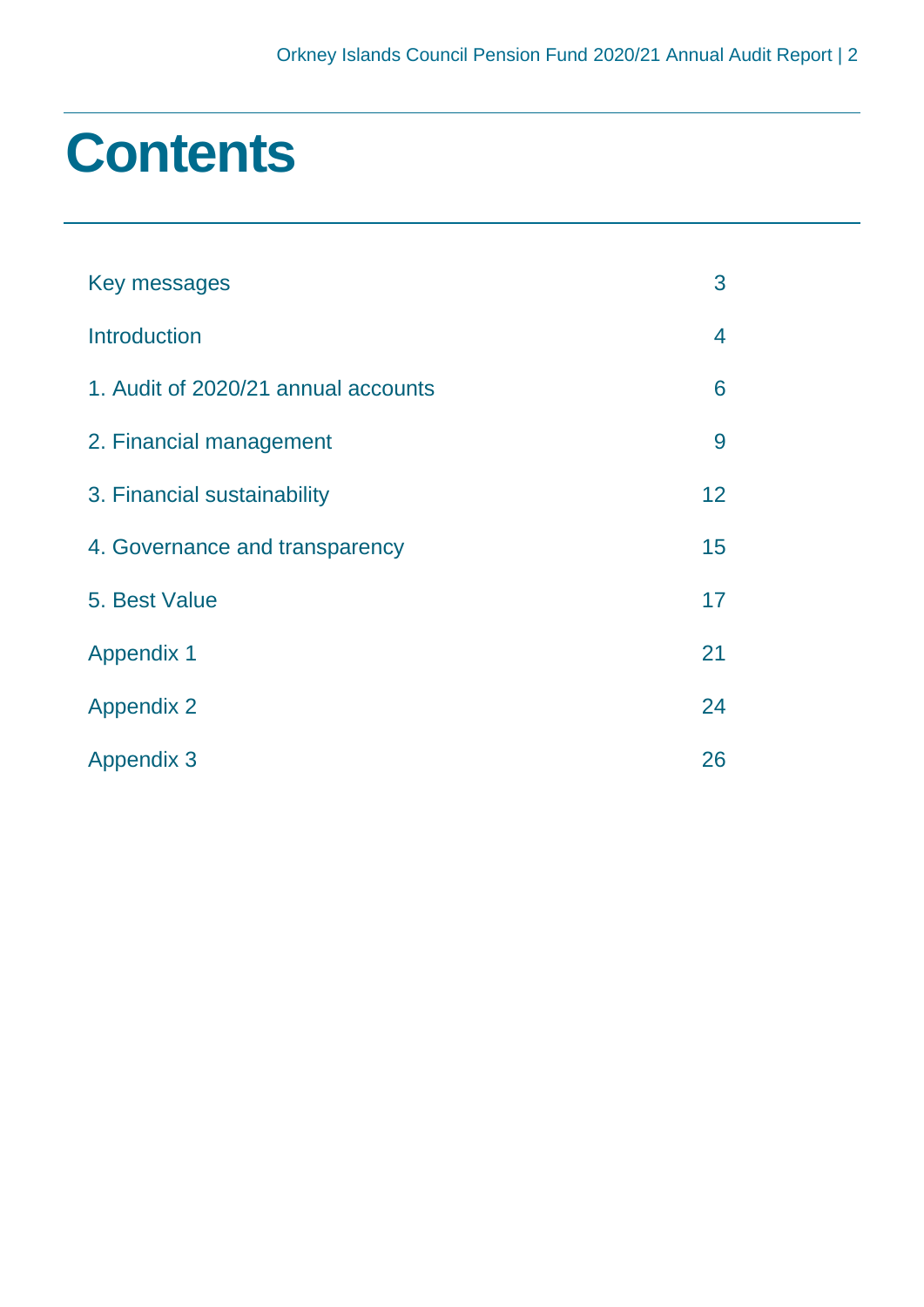### <span id="page-2-0"></span>**Key messages**

#### **2020/21 annual accounts**

- **1** Our audit opinions on the annual accounts of the Fund are unmodified.
- **2** Covid-19 led to delays in the auditing timetable for the 2020/21 annual accounts. Submission of the audited annual accounts is in line with revised government timescales.

#### **Financial management**

- **3** The Fund has appropriate and effective financial management arrangements.
- **4** The Fund has had a strong investment performance in 2020/21 and the value of investments has recovered from the prior year which was impacted by the Covid-19 pandemic.

#### **Financial sustainability**

- **5** The triennial valuation as at March 2020 assessed the Fund as having sufficient assets to cover its liabilities, consequently contribution rates remained the same.
- **6** The Fund reviewed its investment strategy following the triennial valuation and will continue to diversify the investment structure to support income generation.

#### **Governance and transparency**

- **7** The governance arrangements introduced in response to the pandemic are appropriate and operated effectively.
- **8** There is effective scrutiny, challenge and informed decision making.

#### **Best Value**

- **9** The pension administration function has performed well against targets despite added pressures from the Covid-19 pandemic.
- **10** Fund investment performance in 2020/21 has exceeded all agreed benchmarks as markets recover from the significantly reduced annual returns last year.
- **11** The Fund has effective arrangements in place for monitoring investment performance and scrutinising investment management expenses.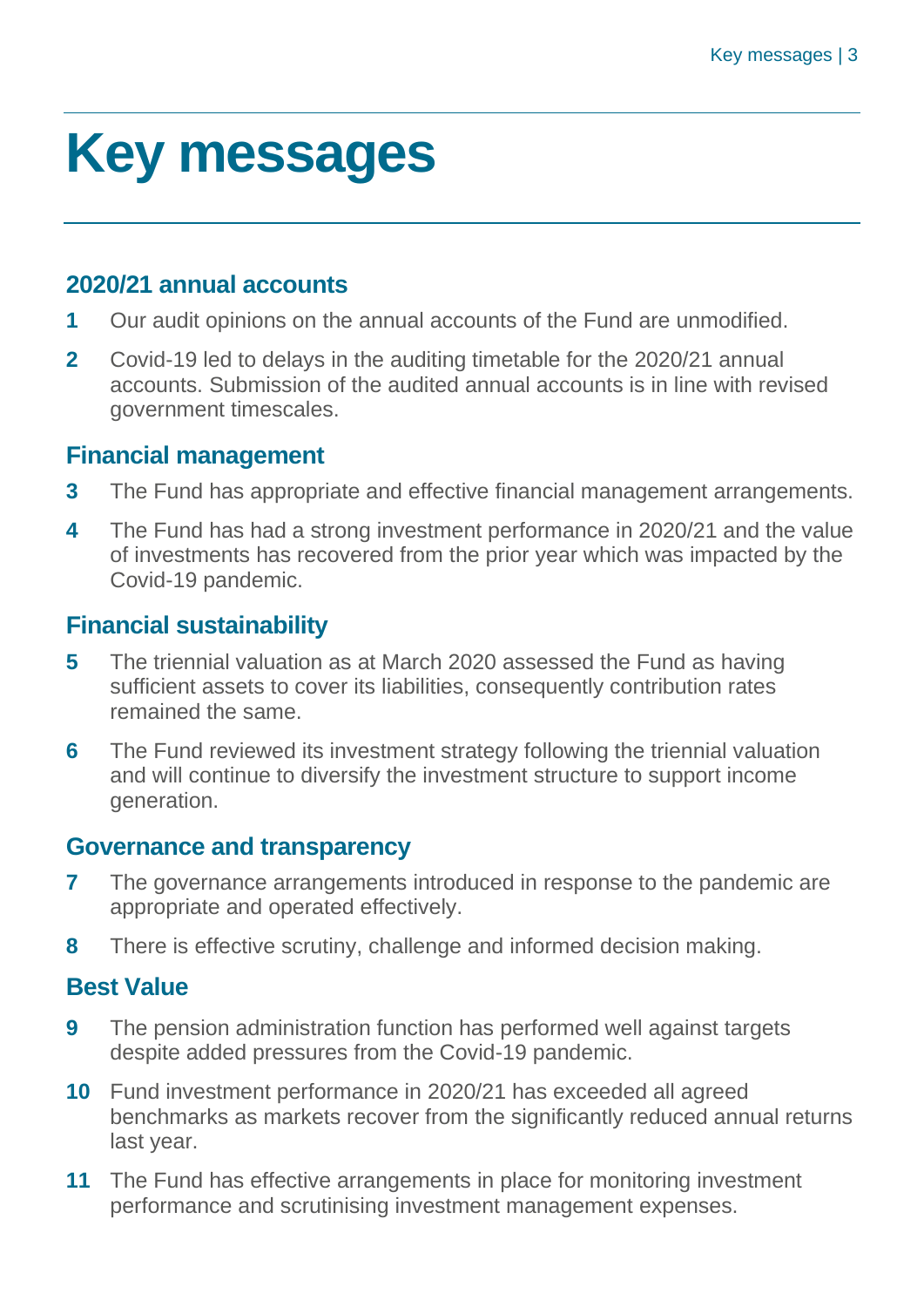### <span id="page-3-0"></span>**Introduction**

**1.** This report is a summary of our findings arising from the 2020/21 audit of Orkney Islands Council Pension Fund (the Fund).

**2.** The scope of our audit was set out in our Annual Audit Plan presented to the May 2021 meeting of the Pension Fund Sub-Committee. This report comprises:

- an audit of the Fund's annual accounts
- consideration of the wider dimensions of financial management, financial sustainability, governance and transparency, and value for money, that frame the wider scope of public audit set out in the [Code of Audit Practice](http://www.audit-scotland.gov.uk/report/code-of-audit-practice-2016)  [2016](http://www.audit-scotland.gov.uk/report/code-of-audit-practice-2016)
- **3.** The main elements of our audit work in 2020/21 have been:
	- an audit of the Fund's 2020/21 annual accounts including the issue of an independent auditor's report setting out our opinions
	- a review of the Fund's main financial systems
	- consideration of the four audit dimensions of financial management, financial sustainability, governance and transparency and value for money.

#### **Added Value**

**4.** We add value to the Fund through the audit by:

- identifying and providing insight on significant risks, and making clear and relevant recommendations
- sharing intelligence and good practice through our national reports [\(Appendix 3\)](#page-25-1) and good practice guides
- providing clear and focused conclusions on the appropriateness, effectiveness and impact of corporate governance, performance management arrangements and financial sustainability.

#### **Responsibilities and reporting**

**5.** Orkney Islands Council is the administering authority for the Orkney Islands Council Pension Fund. The council delegates this responsibility to the Pension Fund Sub-Committee. The Sub-Committee is responsible for establishing effective governance arrangements and ensuring that financial management is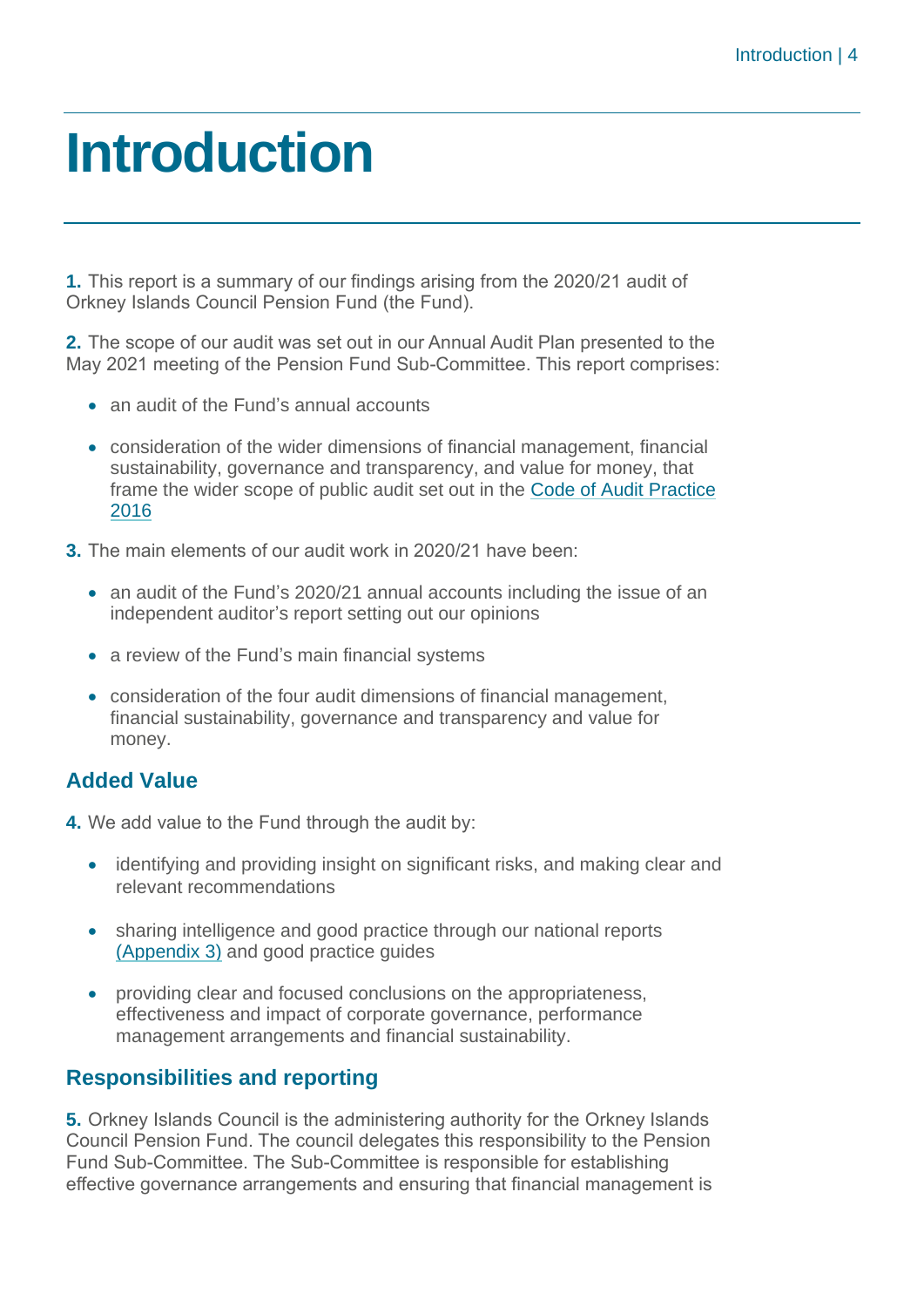effective. The Sub-Committee is required to review the effectiveness of internal control arrangements and approve the annual accounts.

**6.** Our responsibilities as independent auditors are established by the Local Government (Scotland) Act 1973, the [Code of Audit Practice 2016,](http://www.audit-scotland.gov.uk/uploads/docs/report/2016/code_audit_practice_16.pdf) and supplementary guidance, and International Standards on Auditing in the UK.

**7.** As public sector auditors we give independent opinions on the annual accounts. Additionally, we also conclude on:

- the effectiveness of the Fund's performance management arrangements
- suitability and effectiveness of corporate governance arrangements and financial position
- arrangements for securing financial sustainability.

**8.** Further details of the respective responsibilities of management and the auditor can be found in the [Code of Audit Practice 2016](http://www.audit-scotland.gov.uk/uploads/docs/report/2016/code_audit_practice_16.pdf) and supplementary guidance.

**9.** This report raises matters from the audit of the annual accounts and consideration of the audit dimensions. Weaknesses or risks identified are only those which have come to our attention during our normal audit work and may not be all that exist. Communicating these does not absolve management from its responsibility to address the issues we raise and to maintain adequate systems of control.

**10.** Our annual audit report contains an agreed action plan at [Appendix 1](#page-20-0) setting out specific recommendations, responsible officers and dates for implementation. It also includes any outstanding actions from last year and progress against these.

#### **Auditor Independence**

**11.** Auditors appointed by the Accounts Commission or Auditor General must comply with the Code of Audit Practice and relevant supporting guidance. When auditing the financial statements auditors must comply with professional standards issued by the Financial Reporting Council and those of the professional accountancy bodies.

**12.** We can confirm that we comply with the Financial Reporting Council's Ethical Standard. We can also confirm that we have not undertaken any nonaudit related services and therefore the 2020/21 audit fee of £21,490 as set out in our Annual Audit Plan remains unchanged.

**13.** This report is addressed to both the members of the Pension Fund Sub-Committee and the Controller of Audit and will be published on Audit Scotland's website [www.audit-scotland.gov.uk](http://www.audit-scotland.gov.uk/) in due course.

**14.** We would like to thank the management and staff who have been involved in our work for their cooperation and assistance during the audit.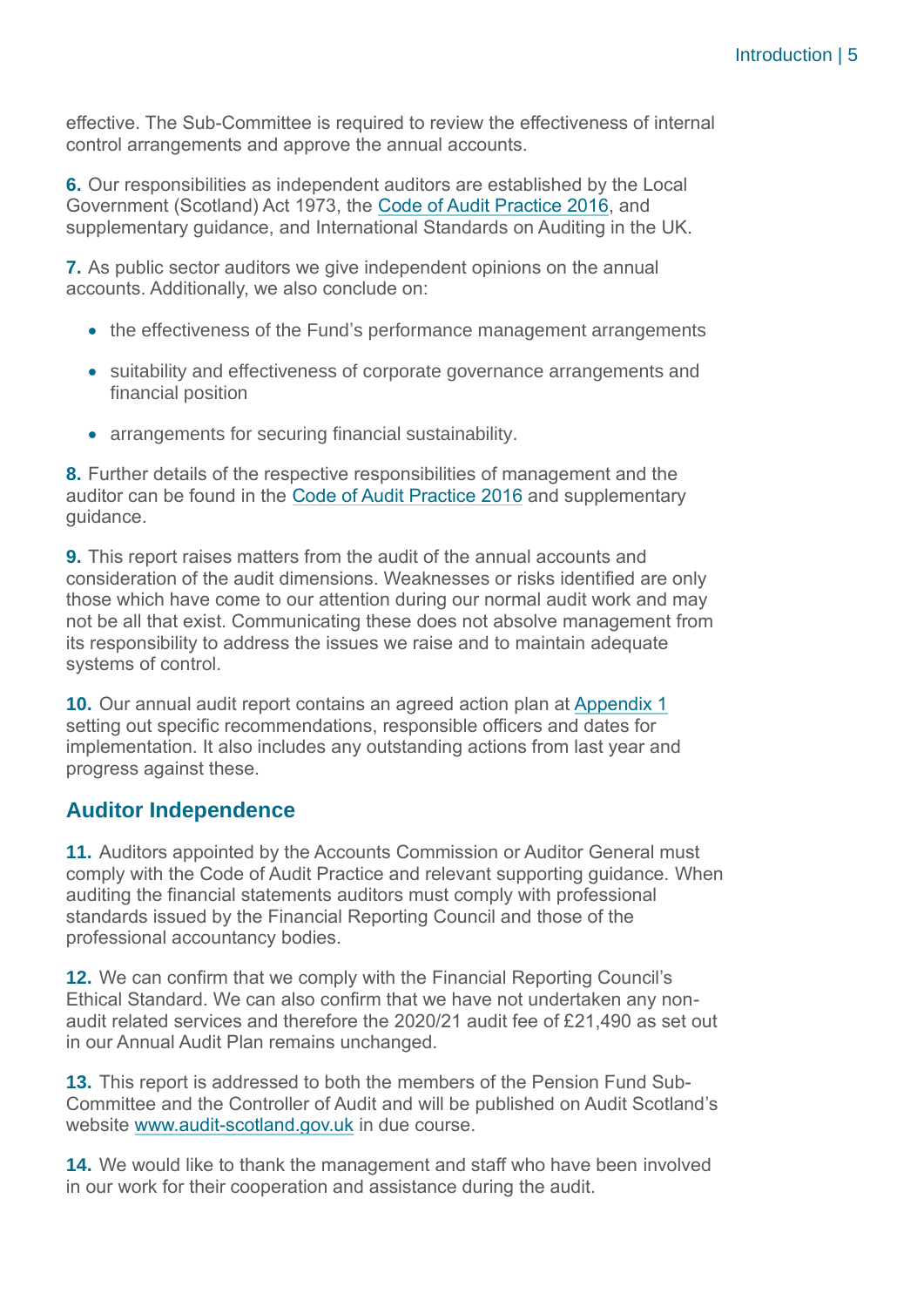# <span id="page-5-0"></span>**1. Audit of 2020/21 annual accounts**

The principal means of accounting for the stewardship of resources and performance

#### **Main judgements**

Our audit opinions on the annual accounts of the Fund are unmodified.

Covid-19 led to delays in the auditing timetable for the 2020/21 annual accounts. Submission of the audited annual accounts is in line with revised government timescales.

#### **Our audit opinions on the annual accounts are unmodified**

**15.** The annual accounts for the year ended 31 March 2021 were approved by the Pension Fund Sub-Committee on 24 November 2021. We reported, within the independent auditor's report that:

- the financial statements give a true and fair view and were properly prepared in accordance with the financial reporting framework
- the management commentary, annual governance statement and governance compliance statement were all consistent with the financial statements and properly prepared in accordance with the guidance.

#### **The annual accounts were signed off in line with the timescales permitted to reflect Covid-19**

**16.** As a result of the continuing impact of Covid-19 the submission deadlines for the Pension Fund audited annual accounts and annual audit reports have been set at 30 November 2021.

**17.** The unaudited annual accounts were received on 29 June 2021 in line with our agreed audit timetable. The working papers provided with the unaudited accounts were of a good standard and finance staff provided good support to the audit team during the audit. This helped ensure that the audit of the annual accounts process ran smoothly.

**18.** The completeness and accuracy of accounting records and the extent of information and explanations that we required were not affected by the Covid-19 pandemic.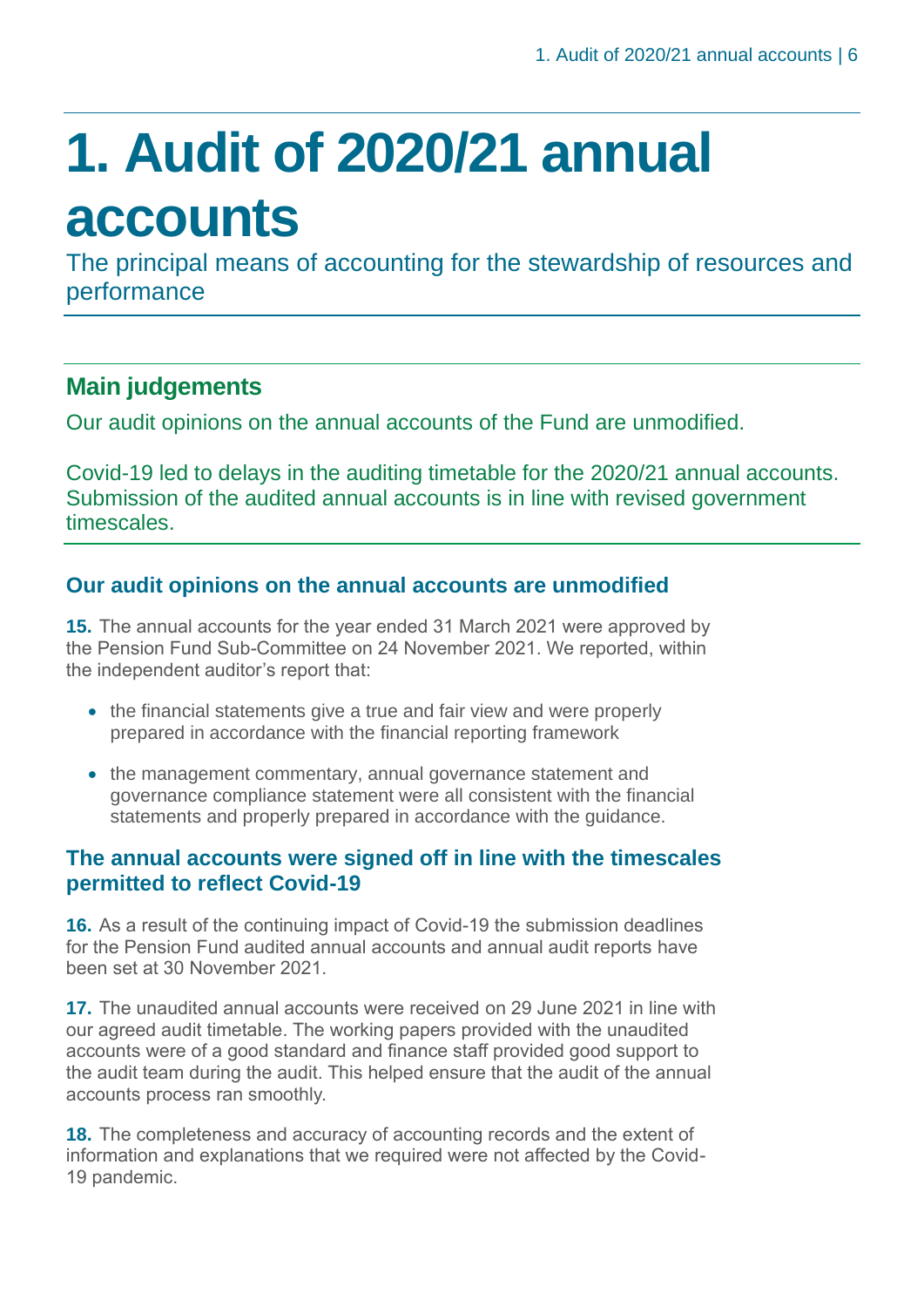**19.** Despite the pressures on the 2020/21 audit process the annual accounts were signed off in line with our planned timetable and the requirements of the Scottish Government.

#### **There were no objections raised to the annual accounts**

**20.** The Local Authority Accounts (Scotland) Regulations 2014 require local government bodies to publish a public notice on their website that includes details of the period for inspecting and objecting to the accounts. This must remain on the website throughout the inspection period. The notice for the Fund was published on the website of the administering authority (Orkney Islands Council) and complies with the regulations. No objections were received in relation to the Fund accounts.

#### **Overall materiality is £5.2 million**

**21.** We apply the concept of materiality in both planning and performing the audit and in evaluating the effect of identified misstatements on the audit and of uncorrected misstatements, if any, on the financial statements and in forming the opinion in the auditor's report. We identify a benchmark on which to base overall materiality, such as gross expenditure, and apply what we judge to be the most appropriate percentage level for calculating materiality values.

**22.** The determination of materiality is based on professional judgement and is informed by our understanding of the entity and what users are likely to be most concerned about in the financial statements. In assessing performance materiality, we have considered factors such as our findings from previous audits, any changes in business processes and the entity's control environment including fraud risks.

**23.** Our initial assessment of materiality for the annual accounts was carried out during the planning phase of the audit. This was reviewed and revised on receipt of the unaudited annual accounts and is summarised in [Exhibit 1.](#page-6-0)

#### <span id="page-6-0"></span>**Exhibit 1 Materiality values**

| <b>Materiality level</b>         | <b>Amount</b> |
|----------------------------------|---------------|
| <b>Overall materiality</b>       | £5.2 million  |
| Performance materiality          | £3.4 million  |
| Reporting threshold              | £100 thousand |
| Specific materiality             | £1.1 million  |
| Specific performance materiality | £0.7 million  |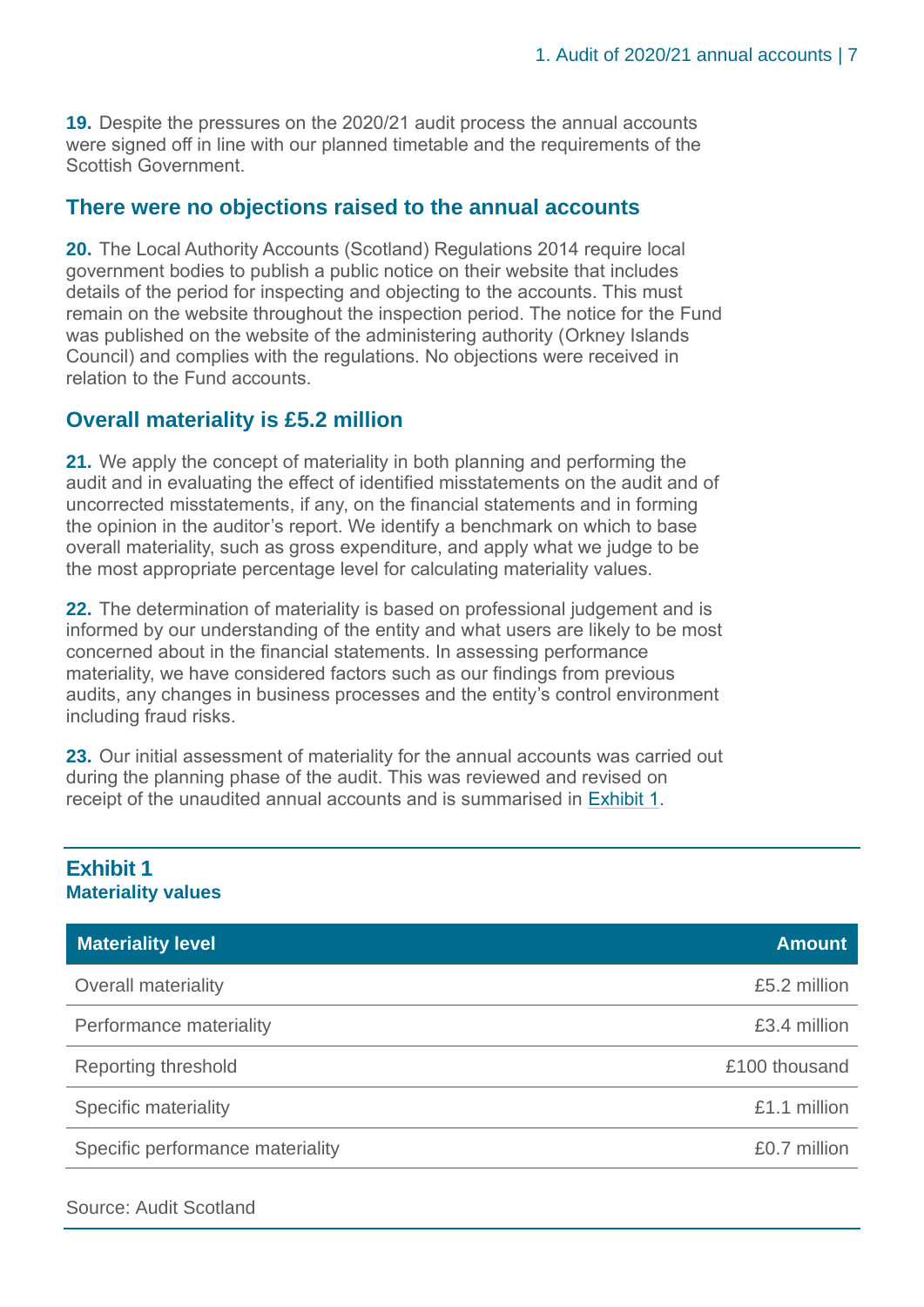#### **Conclusions on audit work to address risks of material misstatement**

**24.** Our assessment of risks of material misstatement in the annual accounts and any wider audit dimension risks identified in our Annual Audit Plan are included in [Appendix 2.](#page-23-0) These risks influence our overall audit strategy, the allocation of staff resources to the audit, and indicate how the efforts of the audit team are directed. [Appendix 2](#page-23-0) also identifies the work we undertook to address these risks and our conclusions from this work.

#### **We have no significant findings to report on the annual accounts**

**25.** International Standard on Auditing (UK) 260 requires us to communicate significant findings from the audit to those charged with governance, including our view about the qualitative aspects of the body's accounting practices. We have no issues to report from the audit.

#### **We did not identify any misstatements above our reporting threshold**

**26.** It is our responsibility to request that all misstatements above the reporting threshold are corrected. There were no misstatements above our reporting threshold to report from the 2020/21 audit.

#### **Some progress was made on prior year recommendations**

**27.** The Fund has made some progress in implementing our prior year audit recommendations. For actions not yet implemented, revised responses and timescales have been agreed with management and are set out in [Appendix 1.](#page-20-0)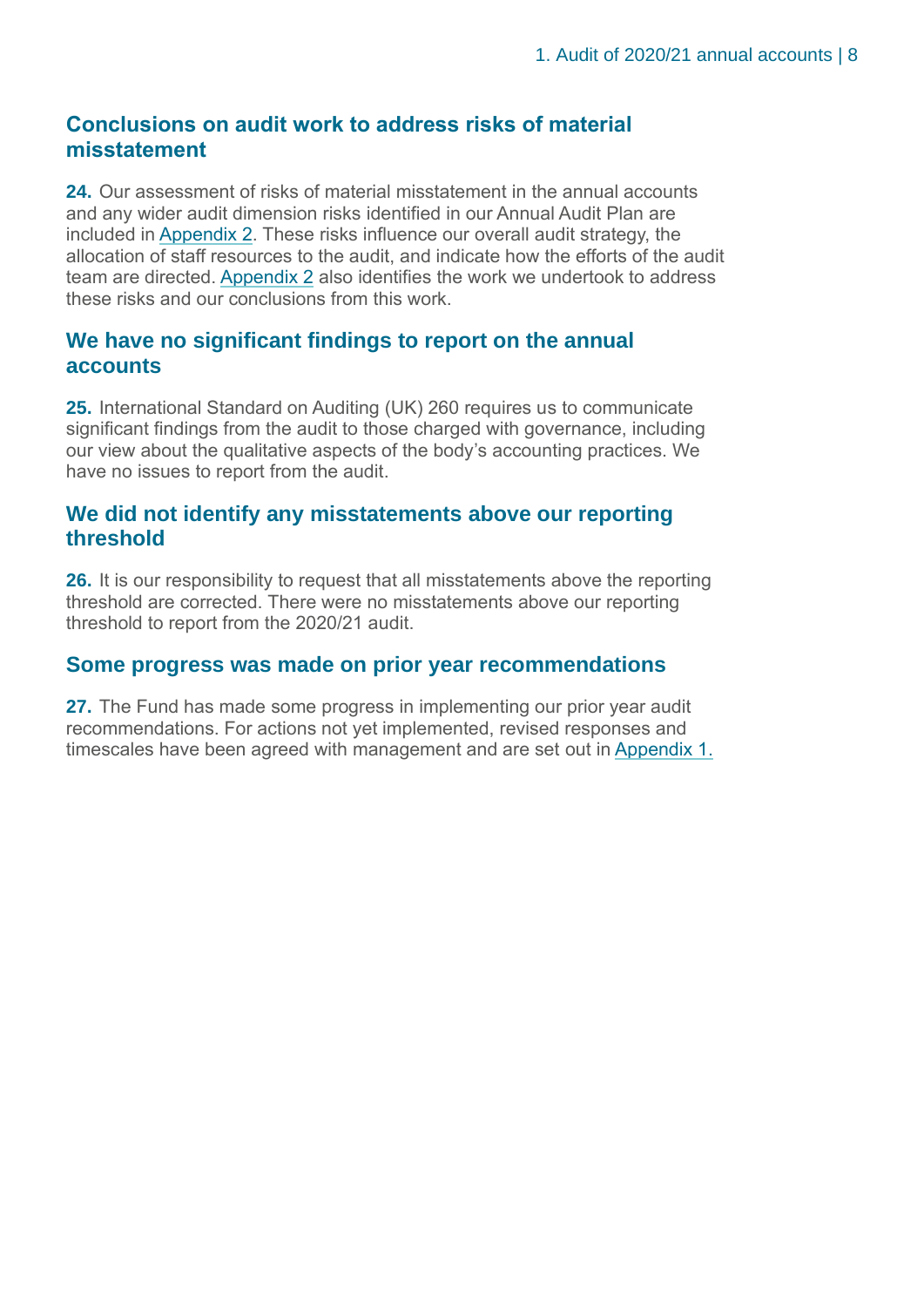### <span id="page-8-0"></span>**2. Financial management**

Financial management is about financial capacity, sound budgetary processes and whether the control environment and internal controls are operating effectively.

#### **Main judgements**

The Fund has appropriate and effective financial management arrangements.

Systems of internal control operated appropriately and effectively in 2020/21.

The Fund has had a strong investment performance in 2020/21 and the value of investments has recovered from the prior year which was impacted by the Covid-19 pandemic.

#### **Financial systems of internal control operated effectively**

**28.** The Interim Executive Director of Finance, Regulatory, Marine and Transportation Services for Orkney Islands Council is the Proper Officer responsible for the Fund. The Fund uses the financial systems of the administering authority, Orkney Islands Council (the Council). The main council systems used by the Fund are the general ledger system and the payroll system.

**29.** Our review of the controls in operation within these systems has been conducted as part of our audit of the Council. We have also considered and tested the specific pension fund systems of pensions administration and investments. We have not identified any control weaknesses from these reviews.

#### **The Fund has had a strong investment performance in 2020/21 and recovered from the significant impact of the Covid-19 pandemic on investment values last year**

**30.** When considering the investment performance of the Fund during 2020/21, it is important to recognise the impact of Covid-19 on financial markets and investments. Asset values had reduced significantly at the start of 2020/21 and have increased by £144 million over the year to a position of £521 million at 31 March 2021.

**31.** The global impact of the pandemic has significantly increased market volatility however as noted asset values have recovered during 2020/21. The Fund's performance in 2020/21 is summarised in [Exhibit 2.](#page-9-0)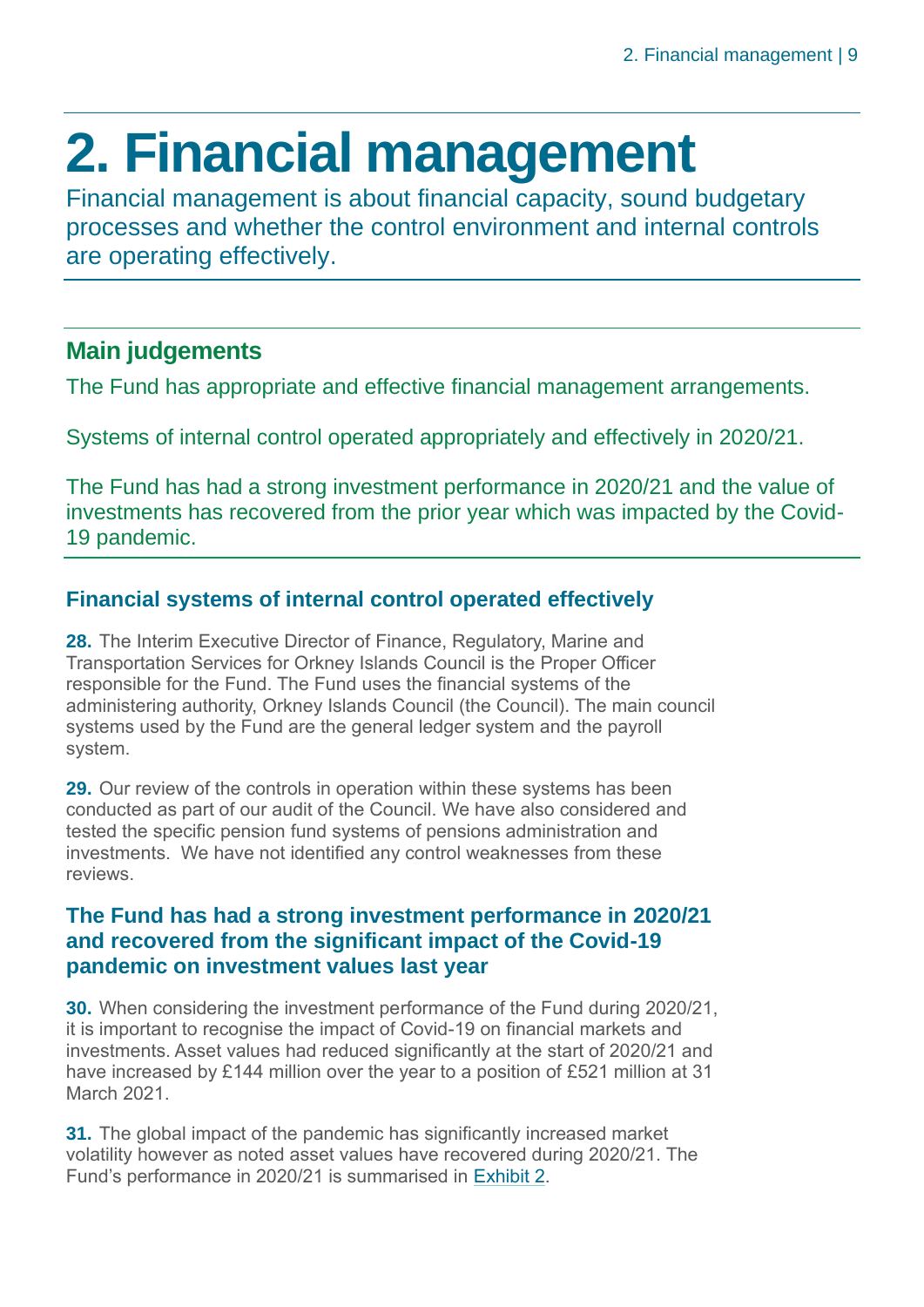#### <span id="page-9-0"></span>**Exhibit 2 Assets, funding level and investment performance**

| Increase in net<br><b>assets</b>                           | <b>Funding level</b>                                              | <b>Estimated Past</b><br><b>Service Liabilities</b>                     | <b>Investment</b><br>performance                        |
|------------------------------------------------------------|-------------------------------------------------------------------|-------------------------------------------------------------------------|---------------------------------------------------------|
| £520.8 million                                             | 146%                                                              | £355 million                                                            | 13.7%                                                   |
| Closing net assets<br>as at<br>31 March 2021<br>$(+38.3%)$ | Net assets vs<br>promised retirement<br>benefits 31 March<br>2021 | Closing liabilities as<br>at 31 March 2021<br>$+$ £36 million<br>$+11%$ | Average annual return<br>on investments over 5<br>years |
| £376.6 million                                             | 118%                                                              | £319 million                                                            | 38.3%                                                   |
| Opening net assets<br>at 1 April 2020                      | Net assets vs<br>promised retirement<br>benefits 31 March<br>2020 | Opening liabilities as<br>at 1 April 2020                               | Return on investments<br>2020/21                        |

Source: 2020/21 Orkney Islands Council Pension Fund unaudited annual report and accounts

**32.** The Fund's actuary undertakes a valuation of the Fund's liabilities to pay future retirement benefits. This is calculated in line with International Accounting Standards (IAS) 19 every year using the same base data as the triennial funding valuation.

**33.** Hymans Robertson estimated that pension liabilities had increased by 11% from £319 million as at 31 March 2020 to £355 million at 31 March 2021 (£36 million increase). The value of the Fund's assets rose by £144 million over the same period and therefore the funding level increased from 118% to 146%.

**34.** In addition to the liability the actuary calculates the promised retirement benefits which have been estimated at £496 million at 31 March 2021 (2019/20- £353 million) showing a 40% increase. This estimate uses assumptions in line with IAS 26 requirements, for the purposes of the Fund's financial statements. It is not directly comparable to the liability measures on a funding basis.

#### **Financial management arrangements were appropriate and effective**

**35.** The financial regulations of the Council, as administering authority, apply to the Fund. We consider these to be comprehensive, and current, and promote good financial management.

**36.** Investment and administration performance reports are submitted to the Pension Fund Sub-Committee on a quarterly basis. Reports are comprehensive, covering analysis of fund managers, review of asset allocation and a review of the markets. Also, through our attendance at the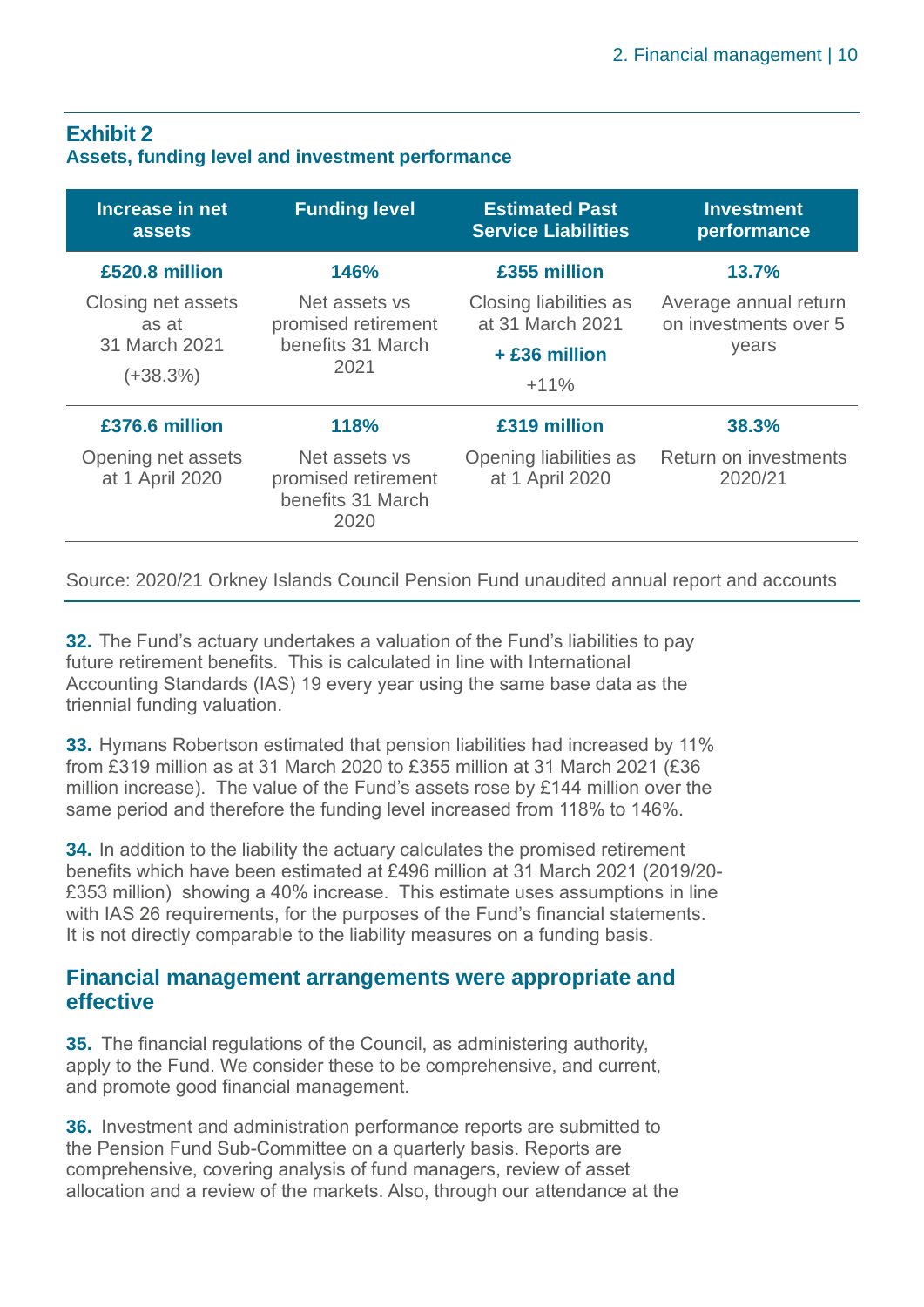Pension Fund Sub-Committee, we have observed a good level of review and scrutiny by members.

**37.** Overall, the Fund has appropriate and effective financial management arrangements in place. This includes comprehensive reporting of investment performance.

#### **Standards of conduct and arrangements for prevention and detection of fraud and error were appropriate**

**38.** The Fund is responsible for establishing arrangements for the prevention and detection of fraud, error and irregularities, bribery and corruption. Furthermore, it is responsible for ensuring that its affairs are managed in accordance with proper standards of conduct by putting proper arrangements in place.

**39.** The risk profile of public bodies during 2020/21 has been significantly affected by the Covid-19 pandemic. This is likely to have increased the risk of fraud and error as control environments and internal controls have had to change to allow for services to operate effectively and respond to issues in a timely manner.

**40.** The Fund relies on the Council's arrangements for the prevention and detection of fraud and corruption. We have reviewed the arrangements put in place by the Council to address any heightened risks and concluded that there are appropriate arrangements for the prevention and detection of fraud, error and irregularities.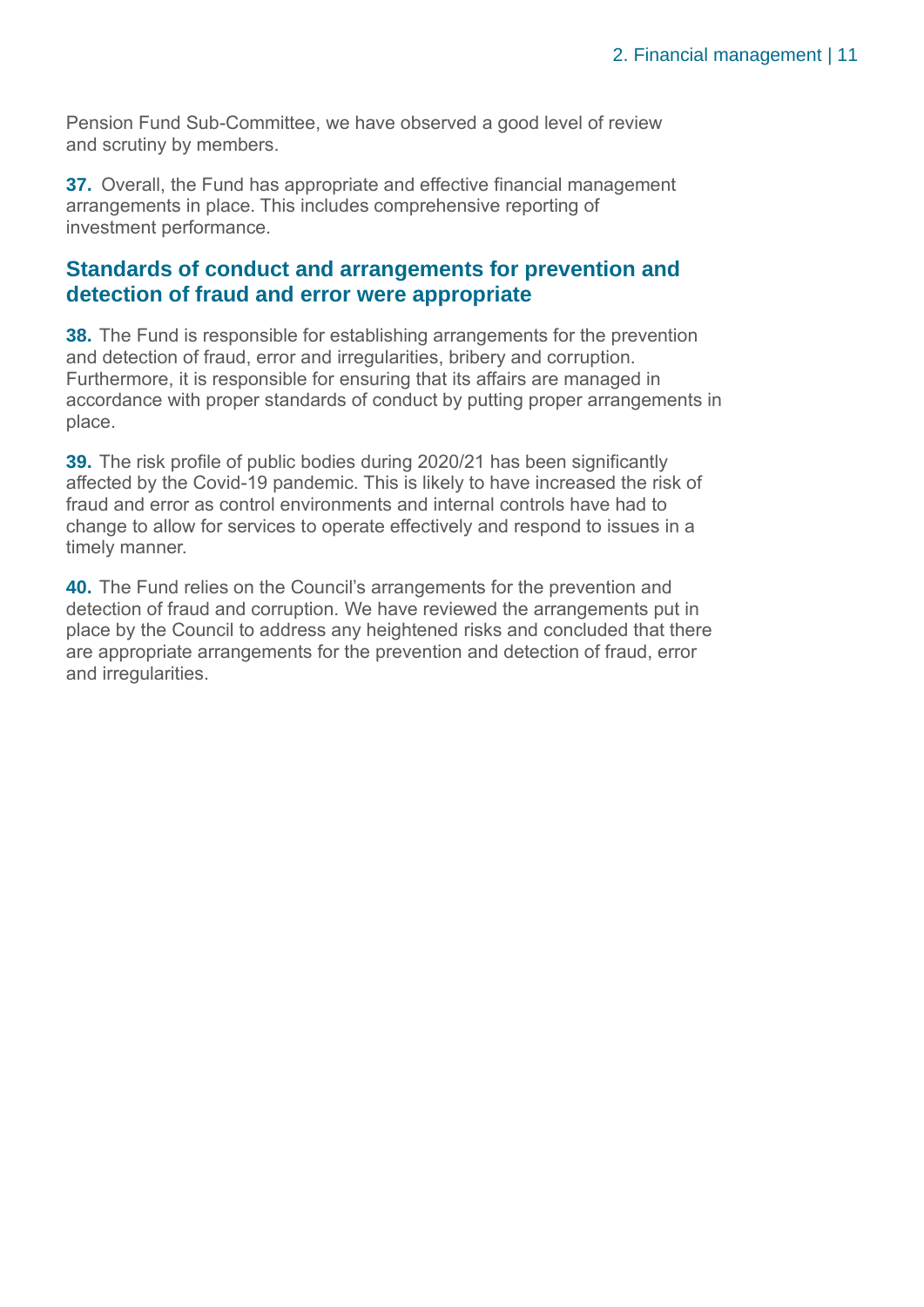# <span id="page-11-0"></span>**3. Financial sustainability**

Financial sustainability looks forward to the medium and long term to consider whether the Fund maintains the capacity to meet the current and future needs of its members.

#### **Main judgements**

The triennial valuation as at March 2020 assessed the Fund as having sufficient assets to cover its liabilities, consequently contribution rates remained the same.

The Fund reviewed its investment strategy following the triennial valuation and plan to continue to diversify the investment structure to support income generation.

#### **The results of the triennial valuation at March 2020 demonstrate that the fund remains fully funded**

**41.** A full triennial valuation of the Fund was carried out at 31 March 2020 and reported to the Pension Fund Sub-Committee in February 2021. One of the main purposes of the triennial valuation is to inform the setting of pension contribution rates for the forthcoming 3 years and to inform a review of funding and investment strategies to ensure the continued payment of members' pension benefits as they fall due.

**42.** The March 2020 triennial funding valuation reported that the fund assets were sufficient to meet 118% of its liabilities. This is a slight increase from 112.7% in the 2017 valuation. The employer's contribution rate was set at 17% until 2023/24.

#### **Financial planning arrangements are appropriate and effective**

**43.** There is considerable volatility in pension funding and the results of the triennial valuation are in effect a snapshot of the Fund at 31 March 2020. Following each triennial valuation, it is standard practice to review the Funding Strategy Statement which is a summary of the Fund's approach to funding liabilities. Given the fully funded status reported in the triennial valuation the Fund did not deem it necessary to conduct a review of the Funding Strategy Statement and instead focused on its investment strategy.

**44.** The investment strategy outlines the types of investment to be held and the balances between the different types of investment. The investment strategy is set for the long-term but is monitored continually and reviewed every three years using asset-liability modelling to ensure that it remains appropriate to the profile of the Fund's liabilities.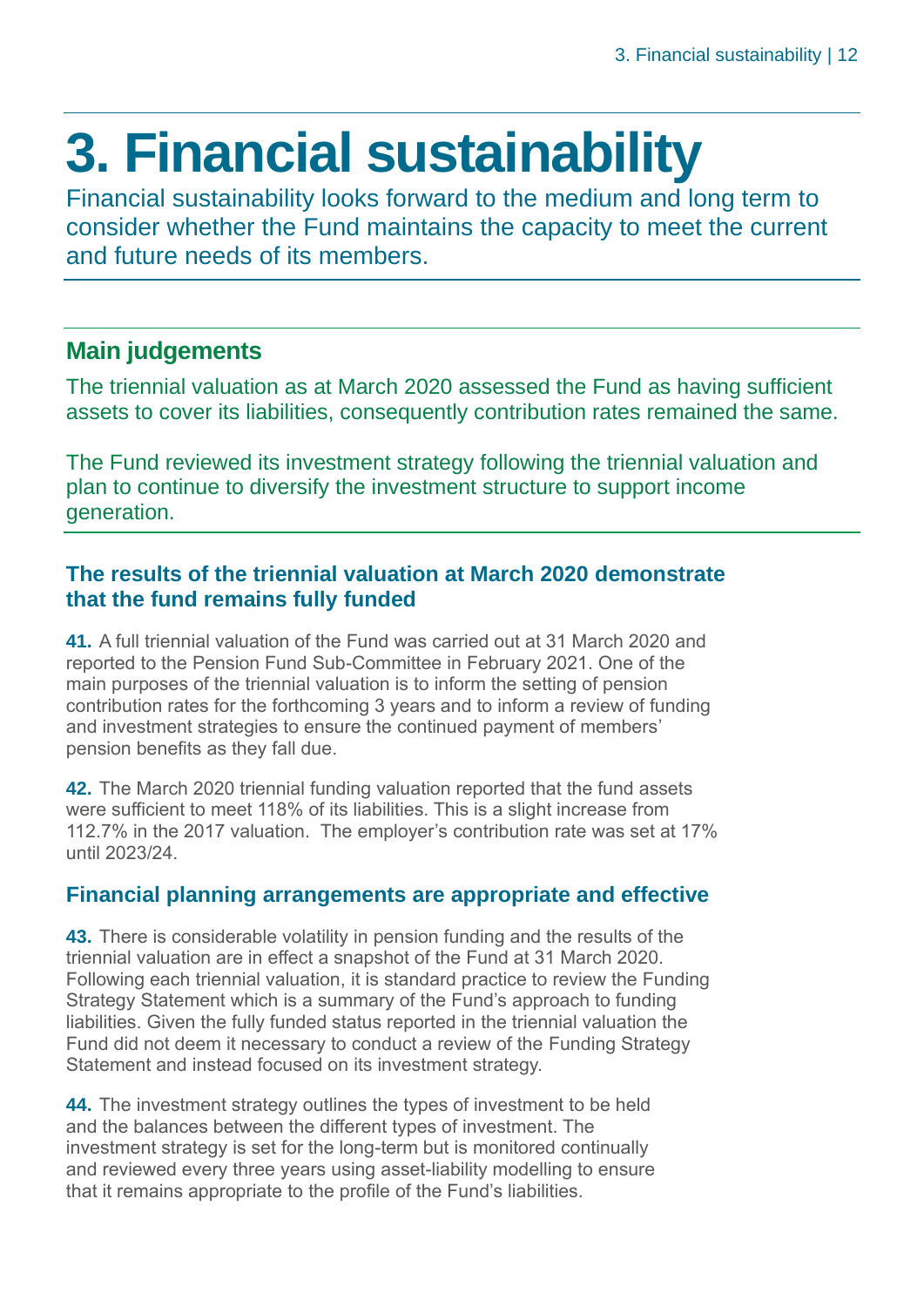**45.** The last review was carried out in 2021 after the results of the triennial valuation. The revised investment strategy reflects the Fund's decision to focus on income generation to build capacity to fund annual benefits should they move to a net withdrawals position. The investment strategy therefore reflects a continued divestment in equities.

#### **Fund membership levels continue to increase but the ratio of active members to pensioners is reducing**

**46.** The Fund is a multi-employer fund with members from four admitted bodies in addition to members employed by Orkney Islands Council. This is a reduction from five admitted bodies in 2019/20 due to the transfer out of Visit Scotland members to the Lothian Pension Fund. The current membership profile is shown at [Exhibit 3](#page-12-0). The number of active members continues to outweigh the number of pensioners.

**47.** The Fund gives its members a guarantee that in exchange for contributions during their employment, it will pay a pension until the end of each members' life. It is important that the fund maintains the capacity to meet the current and future pension entitlement of its members.



#### <span id="page-12-0"></span>**Exhibit 3 Orkney Islands Council Fund Membership**

Source: Orkney Islands Council Pension Fund 2020/21 unaudited financial statements

**48.** Membership of the fund increased by 119 to 4,167 members at 31 March 2021, an increase in membership of 2.9%. The impact of auto-enrolment continues to contribute to the increase in employee members.

**49.** In 2020/21 the number of pensioners receiving a pension from the Fund increased by 63 and the number of pensioner members continues to increase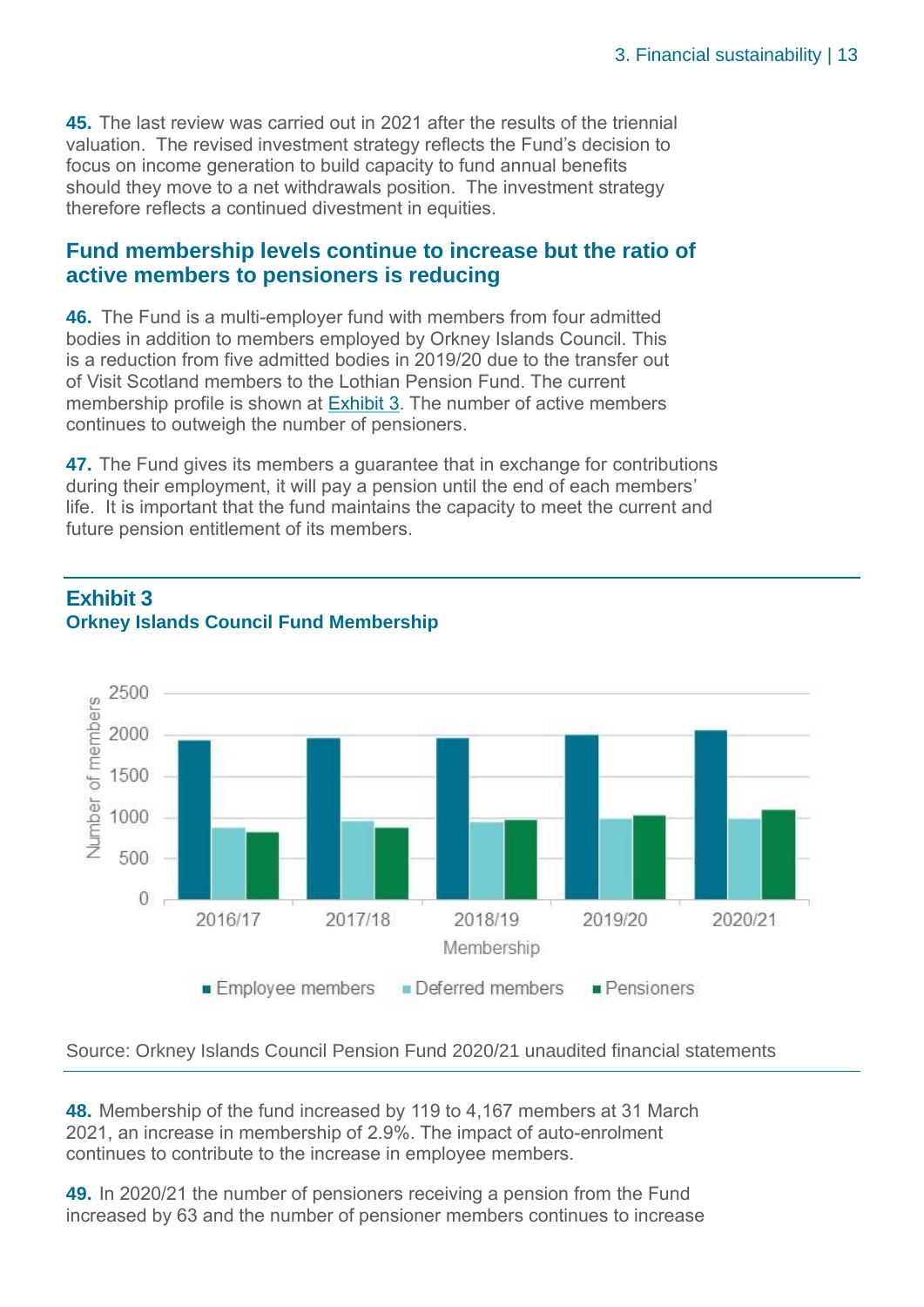steadily each year. The number of active members continues to outweigh the number of pensioners.

**50.** Cash flows received from dealings with members continue to be positive as the contributions received in year exceed the amount paid out in benefits.

**51.** Future membership numbers are difficult to predict with any certainty as they are dependent on a number of factors including employer budgets, recruitment decisions, and promotion of the pension scheme.

**52.** With most employers still open to new membership and with continuing support from auto enrolment, the recent trend of growth in membership seems likely to continue for the foreseeable future.

#### **Future rates of employer contributions have remained stable**

**53.** Following the triennial valuation in 2020, the actuary agreed employer contribution rates with individual employers from 1 April 2021. For all member bodies the employer rate has remained at 17%. The approximate split of all contributions received in year is set out at [Exhibit 5.](#page-13-0)

#### <span id="page-13-0"></span>**Exhibit 4 Contributions in 2020/21**

|                               | <b>Orkney Islands</b><br><b>Council</b><br>Em | <b>Admitted bodies</b><br>Em | <b>Total</b><br>£m |
|-------------------------------|-----------------------------------------------|------------------------------|--------------------|
| <b>Employer contributions</b> | 6.906                                         | 0.763                        | 7.669              |
| <b>Employee contributions</b> | 2.500                                         | 0.291                        | 2.791              |
| <b>Strain Contributions</b>   | 0.097                                         | 0.000                        | 0.097              |

Source: Orkney Islands Council Pension Fund 2020/21 unaudited financial statements

**54.** The majority of Scottish Local Government Pension Schemes pay out more in pension benefits than they receive in pension contributions. The Fund is not yet in this position. This demonstrates a relatively good position in terms of financial sustainability as the Fund is not reliant on investment income to support annual payments to pensioners.

**55.** Nevertheless, the continued growth in pensioner numbers within the Fund's membership makes funding pension payments increasingly challenging. The Fund has considered this as part of its investment strategy and is further diversifying its investment structure to increase investment in income generating assets.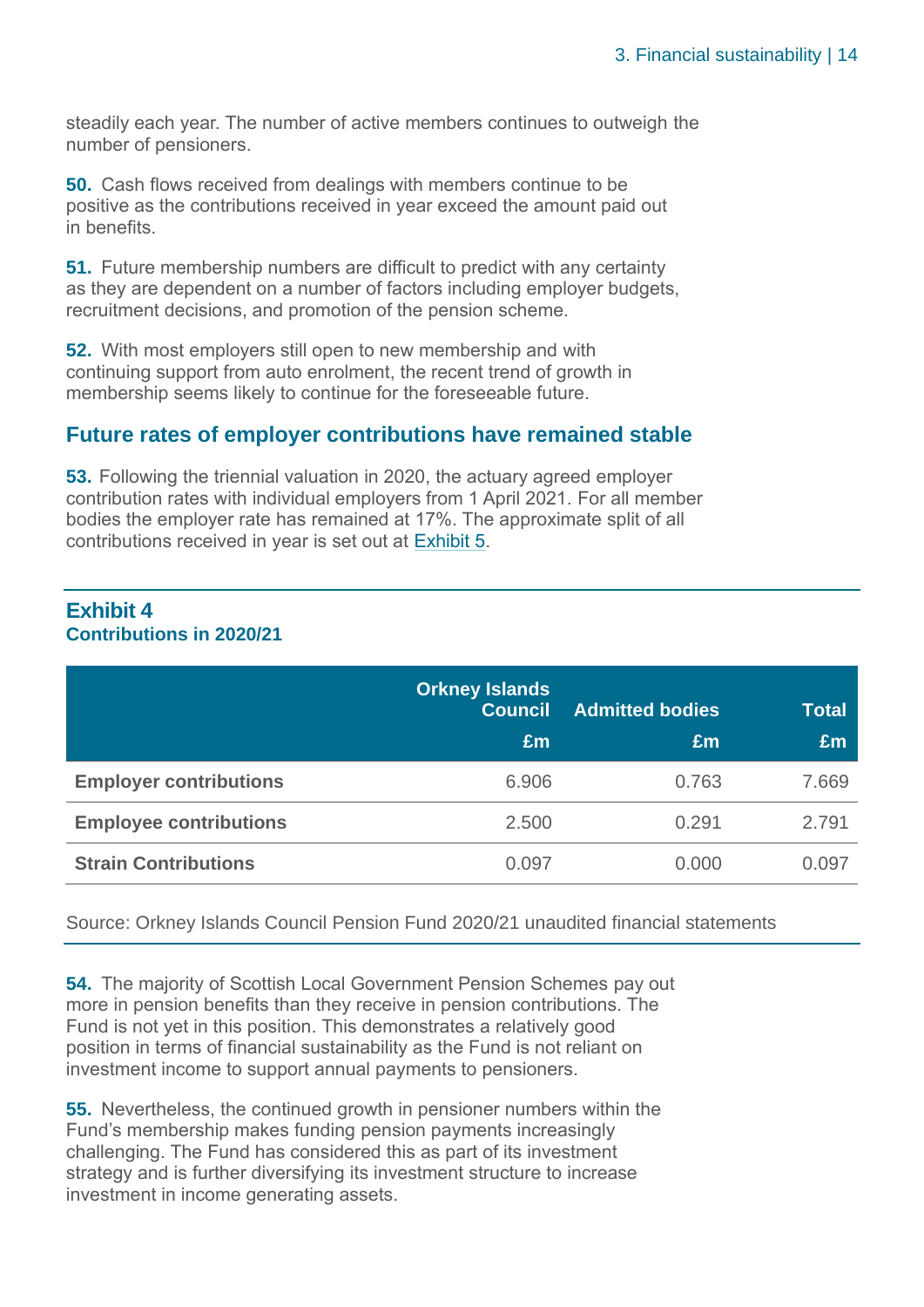## <span id="page-14-0"></span>**4. Governance and**

### **transparency**

The effectiveness of scrutiny and oversight and the transparent reporting of information

#### **Main Judgements**

The governance arrangements introduced in response to the pandemic are appropriate and operated effectively.

There is effective scrutiny, challenge and informed decision making.

#### **Governance arrangements operating throughout the Covid-19 pandemic have been appropriate and operated effectively**

**56.** The Fund has made changes to its governance arrangements in response to the pandemic. The most significant change has been the move of the Sub-Committee meetings to be held remotely.

**57.** We reported last year that openness and transparency of the meetings could be improved by providing audio recordings via the Council website. The Fund considered this recommendation but felt the costs of audio-casting would outweigh the potential benefits.

**58.** The Sub-Committee papers are published on the Council website and the press attend meetings for publicly available items.

**59.** We have concluded that overall, the Fund has appropriate governance arrangements in place which support effective scrutiny, challenge and decisionmaking. We are satisfied that the approach to openness and transparency is appropriate for the needs of stakeholders.

#### **There are effective arrangements for complying with the Pensions Regulator Public Service Code**

**60.** The Public Sector Pensions Act 2013 provided for extended regulatory oversight by the Pensions Regulator. The Pensions Regulator issued a code on the governance and administration of public service pension schemes in January 2015 which funds are expected to comply with.

**61.** The Fund conducts a compliance review against the code on a regular basis and reports annually as part of the Annual Accounts through the Governance Compliance Statement. This provided assurance that the Fund is in compliance with the regulations.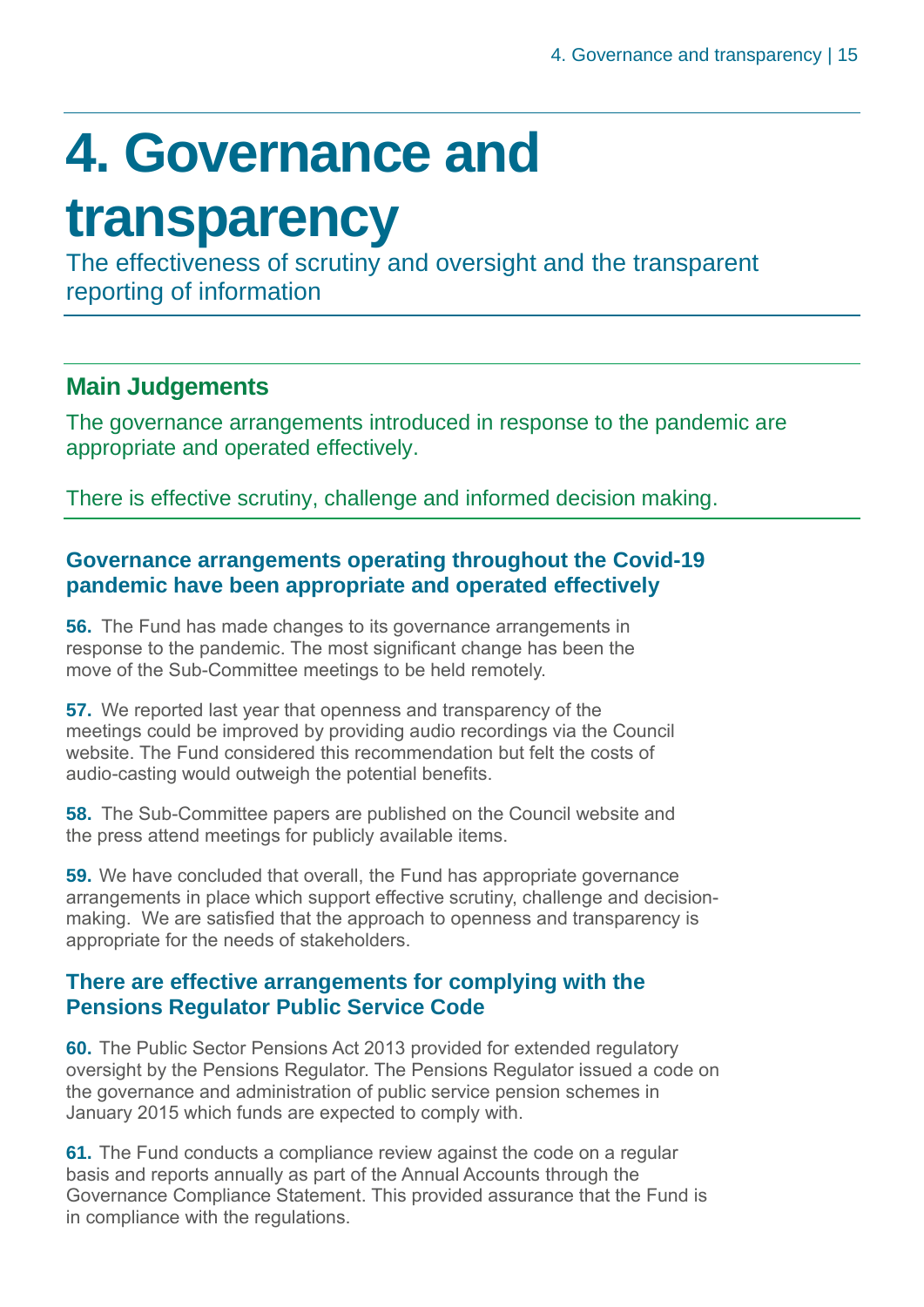**62.** There were no breaches of the code that required to be reported to the Pensions Regulator in 2020/21. In 2019/20 we identified that the Fund did not maintain a breaches register which heightens the risk that systematic issues are not identified by management. We understand that management are considering this recommendation and a breaches register is in development [\(Appendix 1\)](#page-20-0).

#### **Performance reporting was of a good standard**

**63.** Management Commentaries included in the annual accounts should provide information on a body, its main objectives and the principal risks faced. It should provide a fair, balanced and understandable analysis of a body's performance as well as helping stakeholders understand the financial statements.

**64.** The Fund's 2020/21 management commentary is of good quality and is written with the stakeholder in mind. It presents some complex areas in an understandable style which increases transparency in reporting the financial performance and financial position.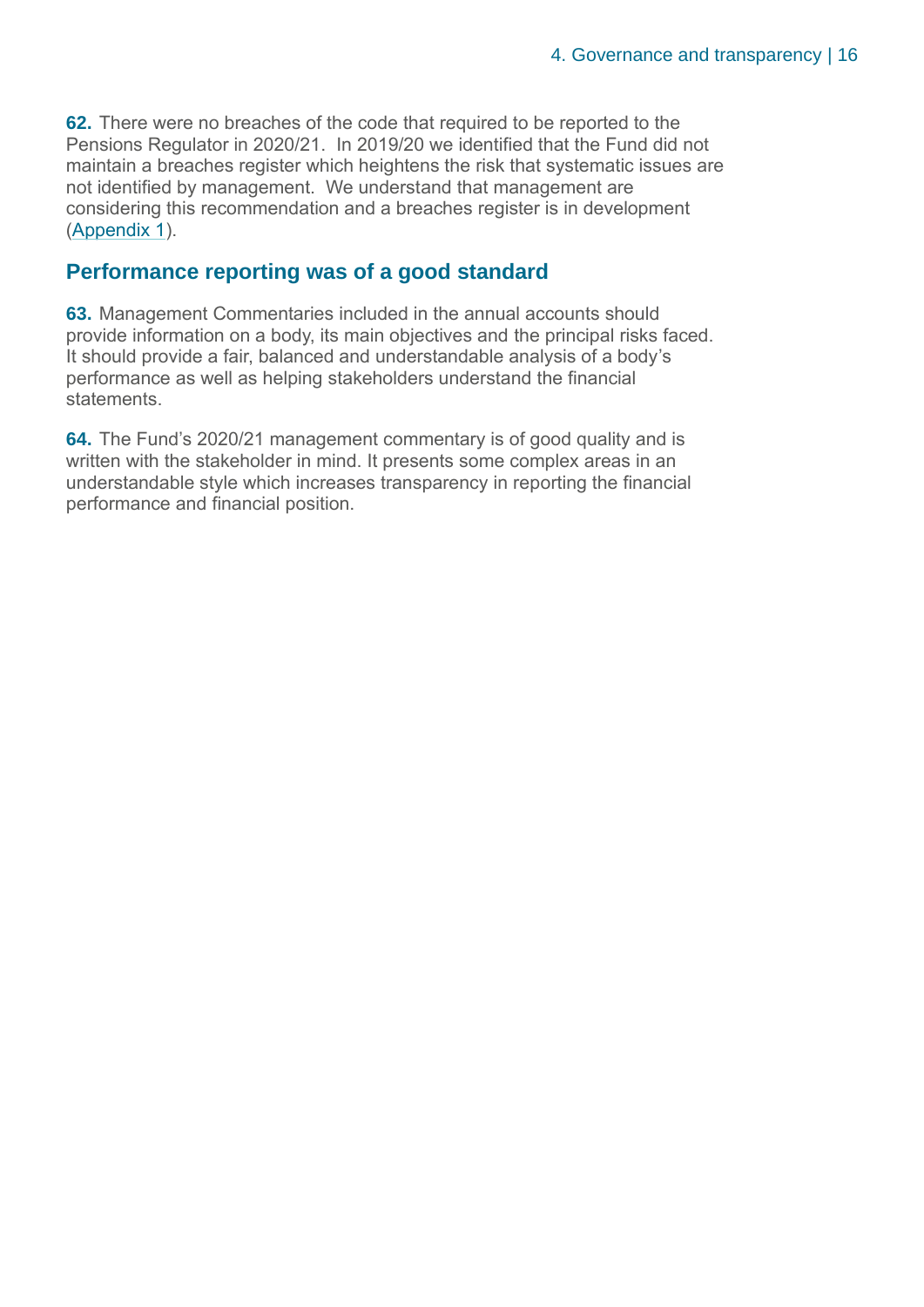### <span id="page-16-0"></span>**5. Best Value**

Using resources effectively and continually improving services

#### **Main judgements**

The pension administration function has performed well against targets despite added pressures from the Covid-19 pandemic.

Fund investment performance in 2020/21 has exceeded all agreed benchmarks as markets recover from the significantly reduced annual returns last year.

The Fund has effective arrangements in place for monitoring investment performance and scrutinising investment management expenses.

#### **The pension administration function's performance against targets has been affected by added pressures from the pandemic, but performance in priority areas remained high**

**65.** The Pension Fund Sub-Committee meets on a quarterly basis and receives regular reports on both fund administration and investment performance. The focus of measuring the performance of pensions administration includes both member experience and statutory compliance. Performance of the administration of the fund is summarised in [Exhibit 5](#page-16-1) below.

#### <span id="page-16-1"></span>**Exhibit 5**

Administration Performance

|                          | Performance<br>Standard (days) | Percentage<br>processed within<br>standard<br>2019/20 | Percentage<br>processed within<br>standard<br>2020/21 | <b>Relative</b><br>performance<br>compared to<br>prior year |
|--------------------------|--------------------------------|-------------------------------------------------------|-------------------------------------------------------|-------------------------------------------------------------|
| <b>Pension estimates</b> | 10                             | 99.0 per cent                                         | 92.8 per cent                                         |                                                             |
| <b>Retirements</b>       | 5                              | 100.0 per cent                                        | 100 per cent                                          |                                                             |
| <b>Transfers in</b>      | 10                             | 97.7 per cent                                         | 100 per cent                                          |                                                             |
| <b>Transfers out</b>     | 10                             | 100.0 per cent                                        | 100 per cent                                          |                                                             |
| <b>Refunds</b>           | 5                              | 100.0 per cent                                        | 94.1 per cent                                         |                                                             |

Source: Orkney Islands Council Pension Fund 2020/21 unaudited financial statements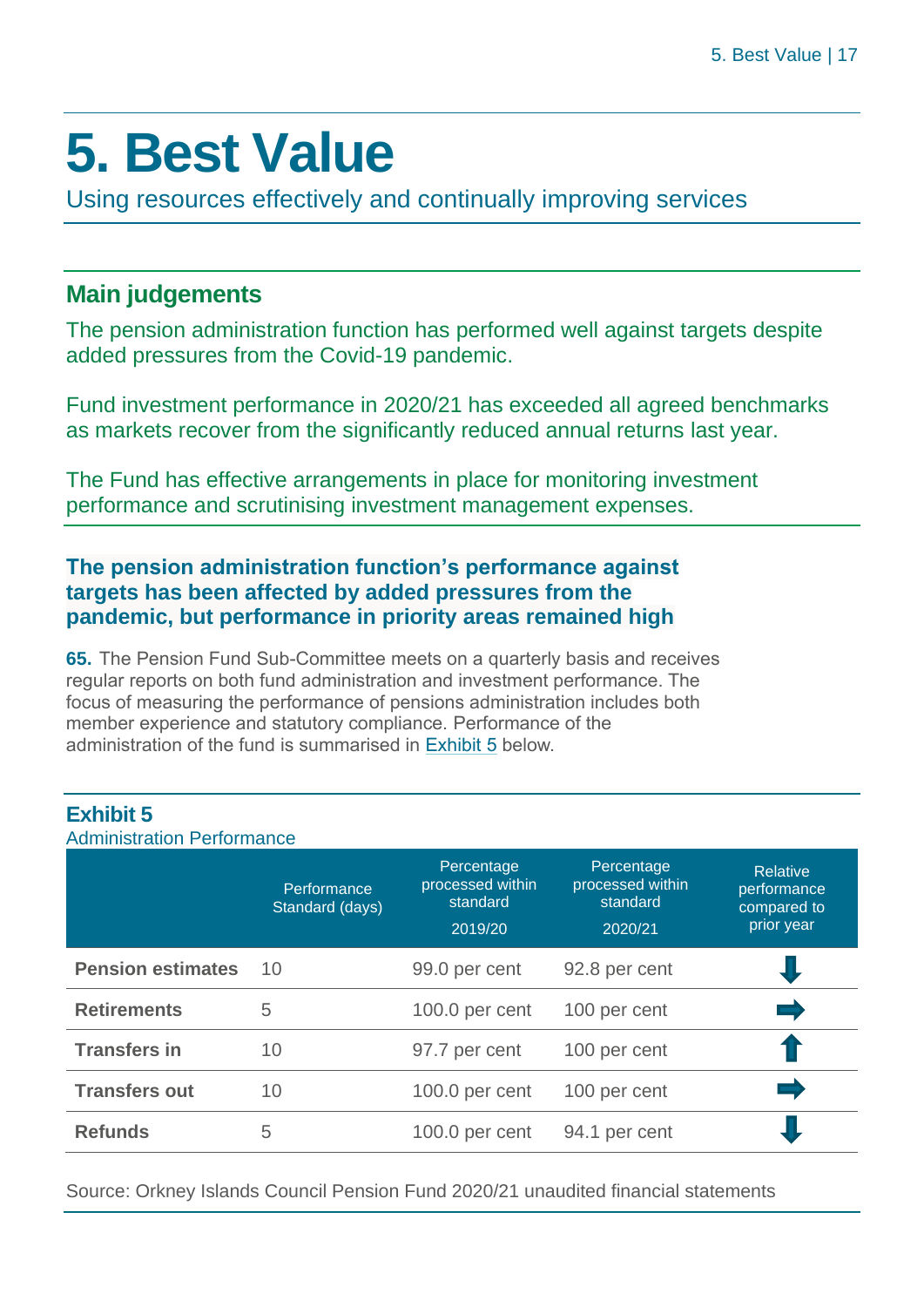**66.** Service levels were maintained in the majority of areas; however they did fall in processing refunds and pension estimates as a result of additional pressure on staff due to Covid-19. It should be noted that the relatively small size of the fund and transactions involved mean that even small numbers of records not being processed can make significant percentage differences.

#### **Fund investment performance in 2020/21 has exceeded all agreed benchmarks as markets recover from the significantly reduced annual returns last year**

**67.** The Fund has appointed three external investment managers. Individual investment manager performance is reviewed regularly by the Pension Fund Sub-Committee.

**68.** Financial markets have largely recovered from last year's exceptional volatility, when returns against most asset classes, especially equities, reduced significantly due to the impact of the Covid-19 pandemic.

**69.** [Exhibit 6](#page-17-0) shows that over the year, the Fund generated a return of 38.3% against a benchmark of 24.2%. Equity portfolios were the most significant contributor to this increase.



#### <span id="page-17-0"></span>**Exhibit 6 Fund investment performance**

Source: Orkney Islands Council Pension Fund 2020/21 unaudited financial statements

**70.** Investment management outcomes are required to be considered over the longer term due to the range of factors which can influence returns including the risk appetite, asset allocation and general market performance.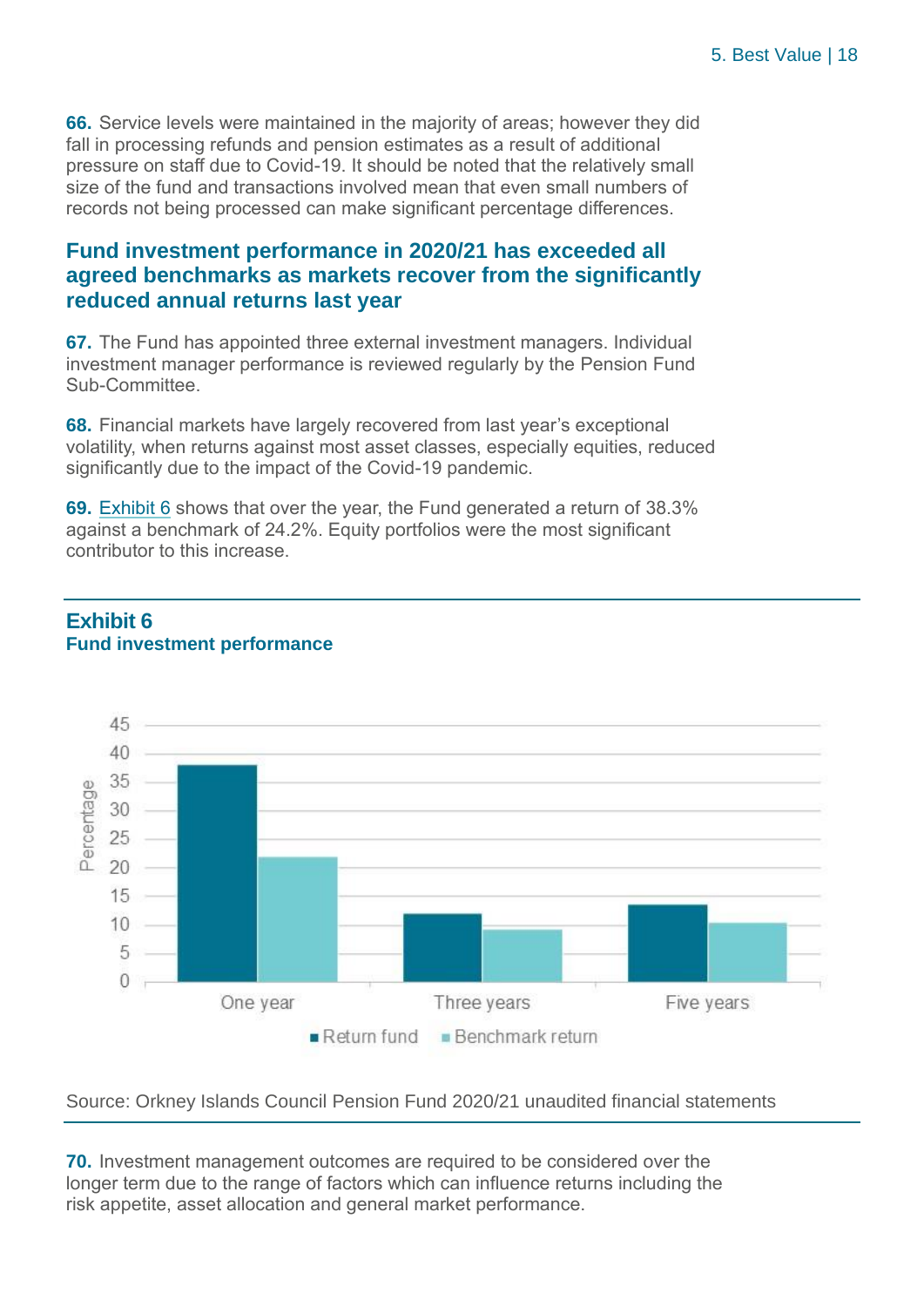**71.** As shown in [Exhibit 6](#page-17-0) the Fund has exceeded the three and five year benchmarks which provides assurance that the investment portfolio is being managed appropriately.

#### **Performance of investment managers is subject to scrutiny**

**72.** The Fund used three fund managers during the course of 2020/21, Baillie Gifford, Legal and General Investment Management and Barings.

**73.** Investment manager performance is reported on a quarterly basis to the Pension Fund Sub-Committee and the Fund's external investment advisor attends the meetings in an advisory capacity when required.

**74.** The performance summaries presented to each meeting of the Sub-Committee include details of performance of individual mandates against benchmark for each quarter of the current year, and over the last three and five years. This allows members of the Sub-Committee to scrutinise investment performance and to question officers on the reasons for any under-performance.

**75.** In addition, the Finance team carry out reviews including consideration of internal controls for each of the fund managers. Due to the revised investment strategy 2.9 per cent of the Fund's asset value is not based on observable inputs. This makes it harder to validate the information provided by the fund managers.

**76.** We recommended in 2019/20 that the Fund conducted additional work to assure themselves that the asset valuations provided by the fund managers were reasonable and in line with expectation. From discussion with officers there has been limited progress with this recommendation in year [\(Appendix 1](#page-20-0) point 4). We conducted procedures on the competence, capability and objectivity of fund managers to provide sufficient assurance on the figures in the financial statements.

#### **The Fund adequately scrutinises investment management expenses**

**77.** There are three main categories of management expense, with the largest being investment management costs. Other expenses are the cost of the administration services provided by the Council and oversight and governance costs.

**78.** Investment management expenses have increased from £1.663 million in 2019/20 to £1.905 million in 2020/21. Investment manager expenses can vary due to a number of factors including actual returns on investments and the nature of investment assets held. The main reason for this increase in expenses relates to the 38.3% increase in asset value.

**79.** The Fund has adequate arrangements in place for monitoring investment performance and scrutinising investment management expenses.

**80.** Administrative expenses have increased by £0.01 million in 2020/21 to £0.32 million. The workload of the pension administration section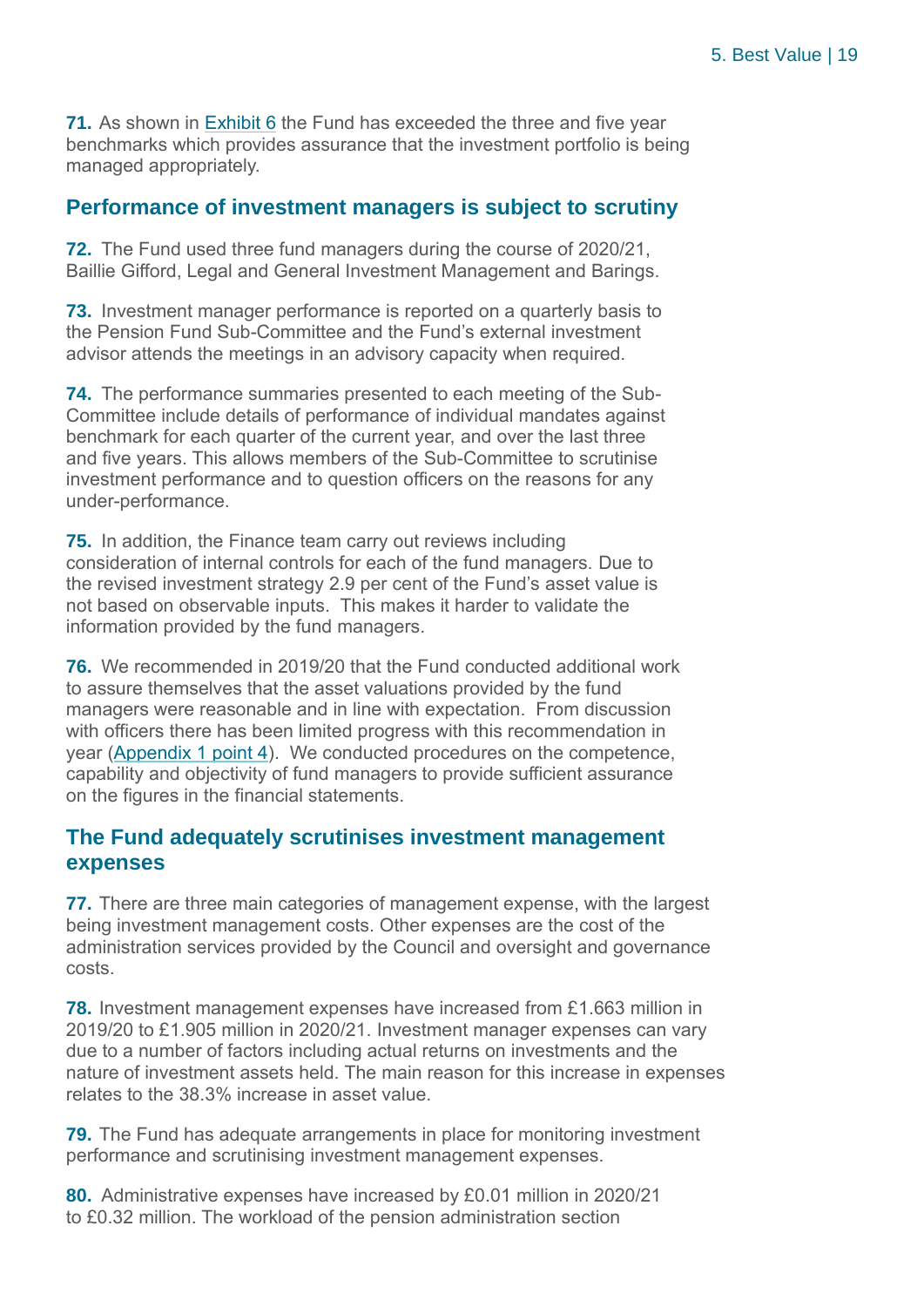continues to grow, primarily due to the introduction of the career average pension scheme (CARE) from 1 April 2015. Other factors impacting on the administration workload include auto enrolment, freedom of choice, and work arising from the Guaranteed Minimum Payment Reconciliation.

#### **National performance audit reports**

**81.** Audit Scotland carries out a national performance audit programme on behalf of the Accounts Commission and the Auditor General for Scotland. During 2020/21, we published reports which may be of interest to the Fund. These are outlined in [Appendix 4](#page-25-1) accompanying this report.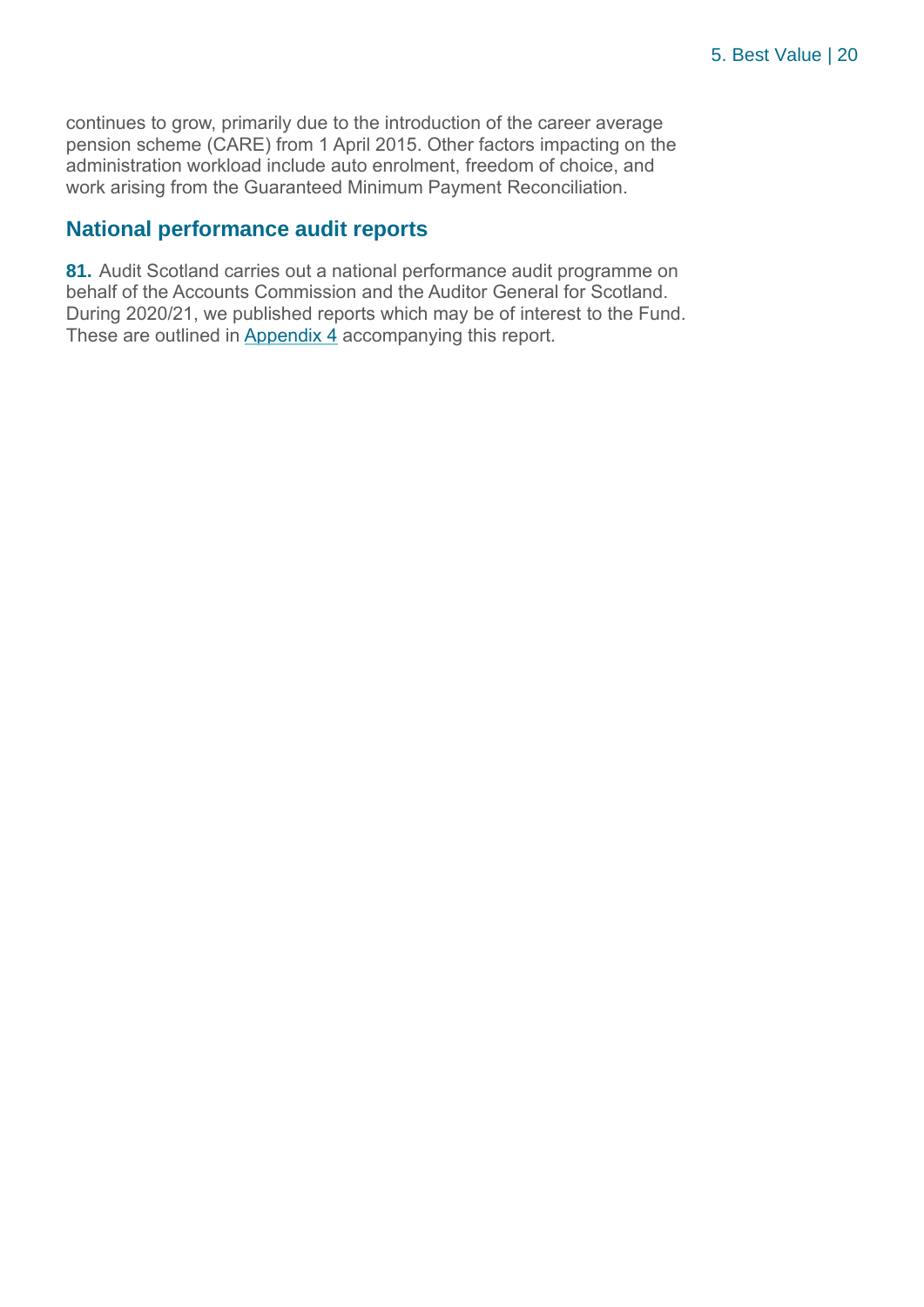### <span id="page-20-0"></span>**Appendix 1** Action plan 2020/21

#### **Follow-up of prior year recommendations**

| <b>Issue/risk</b>                                                                                                                                                                                                   | <b>Recommendation</b>                                                                                                                 | <b>Agreed management</b><br>action/timing                                                                                                                                                                                               |                          |
|---------------------------------------------------------------------------------------------------------------------------------------------------------------------------------------------------------------------|---------------------------------------------------------------------------------------------------------------------------------------|-----------------------------------------------------------------------------------------------------------------------------------------------------------------------------------------------------------------------------------------|--------------------------|
| 1. Whistleblowing policy<br>A revised whistle blowing<br>policy was approved by the<br>Human Resources Sub-<br>Committee, however, the<br>contact information for Audit<br>Scotland was out of date.<br><b>Risk</b> | We recommend the<br>whistleblowing policy is<br>updated with the correct Audit<br>Scotland contact information.                       | <b>Complete</b><br>We reviewed the<br>Whistleblowing Policy and the<br>contact details have now<br>been updated.                                                                                                                        |                          |
| Whistle blowers would be<br>unable to contact Audit<br>Scotland using the<br>information within the<br>whistleblowing policy.                                                                                       |                                                                                                                                       |                                                                                                                                                                                                                                         |                          |
| 2. Audio casting of the                                                                                                                                                                                             | We recommend that the Fund                                                                                                            | <b>Complete</b>                                                                                                                                                                                                                         |                          |
| <b>Pension Fund Sub-</b><br><b>Committee</b>                                                                                                                                                                        | considers using audio casting<br>for meetings of the Pension<br><b>Fund Sub-Committee to</b><br>improve openness and<br>transparency. |                                                                                                                                                                                                                                         | The Fund considered this |
| Minutes of all Pension Fund<br>Sub-Committees are<br>published on the Orkney                                                                                                                                        |                                                                                                                                       | recommendation but felt the<br>costs of audio-casting would<br>outweigh the potential<br>benefits.                                                                                                                                      |                          |
| Islands Council website.<br>There is scope to improve<br>transparency by including<br>access to audio casting.                                                                                                      |                                                                                                                                       | However, as a result of the<br>impact of Covid-19 on all<br>committee meetings of the<br>Council a review of audio                                                                                                                      |                          |
| <b>Risk</b>                                                                                                                                                                                                         |                                                                                                                                       | casting of Council meetings                                                                                                                                                                                                             |                          |
| There is a risk that the<br>business of the Pension Fund<br>Sub-Committee is not seen to<br>be transparent.                                                                                                         |                                                                                                                                       | has been undertaken and will<br>be reported to the Policy and<br><b>Resources Committee on 23</b><br>November 2021 and will<br>recommend that audio<br>casting provision be extended<br>to include meetings of the<br>Pension Fund Sub- |                          |

committee, together with Pension Board where they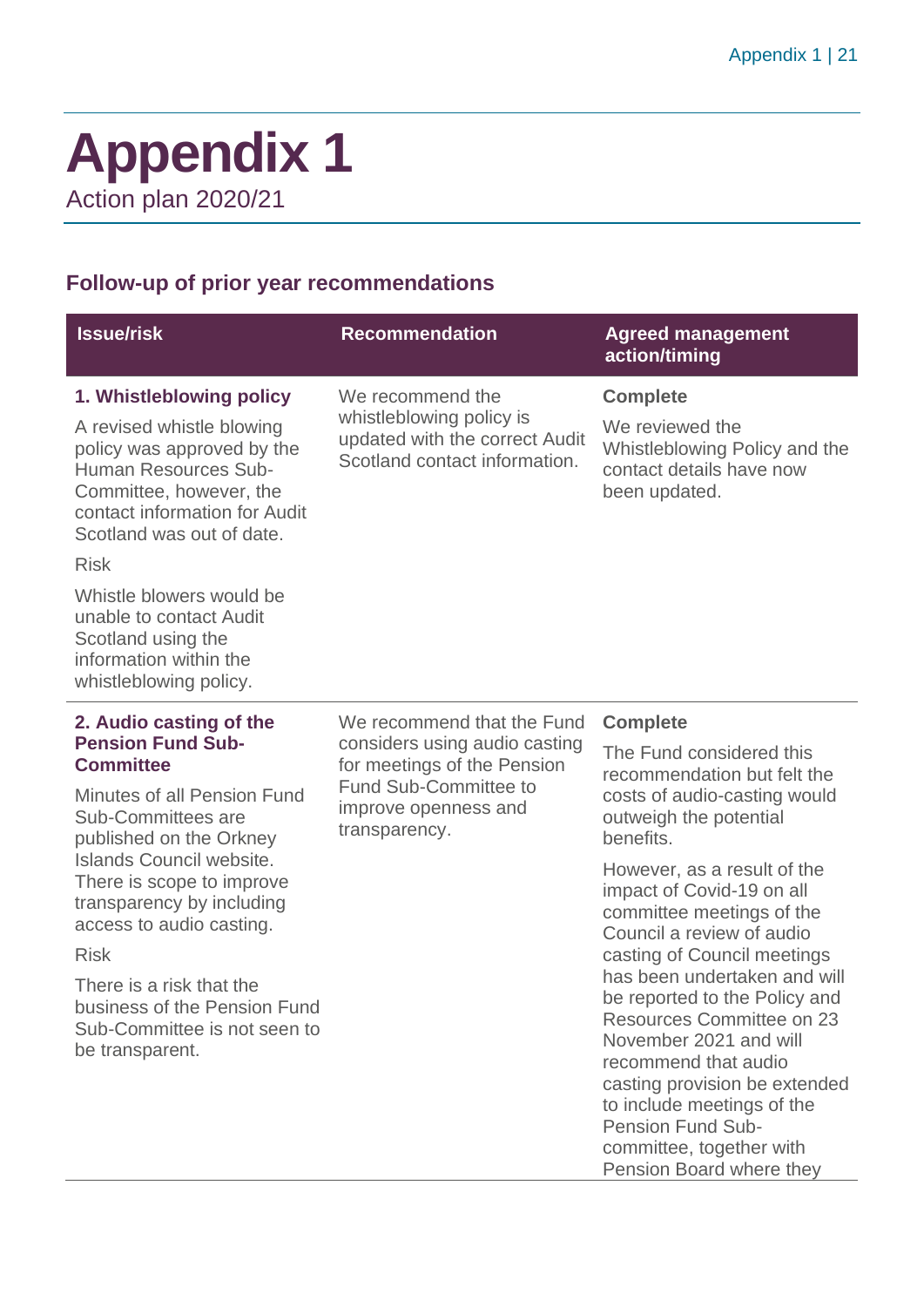#### Appendix 1 | 22

| <b>Issue/risk</b>                                                                                                                                                                                                                                                                                                                                                                                                                                         | <b>Recommendation</b>                                                                                                                                                   | <b>Agreed management</b><br>action/timing                                                                                                                                                                                                                                                                                                                                                                                                                                                                                                                                                                                                                                                                                                                                                                                                                    |
|-----------------------------------------------------------------------------------------------------------------------------------------------------------------------------------------------------------------------------------------------------------------------------------------------------------------------------------------------------------------------------------------------------------------------------------------------------------|-------------------------------------------------------------------------------------------------------------------------------------------------------------------------|--------------------------------------------------------------------------------------------------------------------------------------------------------------------------------------------------------------------------------------------------------------------------------------------------------------------------------------------------------------------------------------------------------------------------------------------------------------------------------------------------------------------------------------------------------------------------------------------------------------------------------------------------------------------------------------------------------------------------------------------------------------------------------------------------------------------------------------------------------------|
|                                                                                                                                                                                                                                                                                                                                                                                                                                                           |                                                                                                                                                                         | are held in the Council<br>Chamber.                                                                                                                                                                                                                                                                                                                                                                                                                                                                                                                                                                                                                                                                                                                                                                                                                          |
| 3. Breaches register<br>There is no register held by<br>the Fund detailing the<br>breaches of the Pensions<br><b>Regulator Public Service</b><br>Code in year.<br><b>Risk</b><br>There is a risk that an issue is<br>not raised with management<br>which requires to be reported                                                                                                                                                                          | We recommend the Fund<br>creates a register of all<br>breaches to inform the<br>decision over whether to<br>report issues to the Pensions<br>Regulator.                 | In progress<br>The Register of Breaches will<br>be created by the Pension<br>and Payroll Manager by the<br>end of November.                                                                                                                                                                                                                                                                                                                                                                                                                                                                                                                                                                                                                                                                                                                                  |
| 4. Validation of fund<br>manager valuations<br>Barings provided a valuation<br>of investments held at 31<br>March 2020. From our review<br>of the document it was not<br>possible to identify the Fund's<br>share of assets. No work has<br>been conducted by the Fund<br>to validate the valuation<br>provided by Barings.<br><b>Risk</b><br>There is a risk that a<br>misstatement in the valuation<br>is not noticed by the Fund on<br>a timely basis. | We recommend the Fund<br>conducts work to assure<br>themselves that asset<br>valuations provided by the<br>fund manager are reasonable<br>and in line with expectation. | <b>Outstanding</b><br>The Fund receives regular<br><b>Net Asset Valuation</b><br>statements from the Fund<br>Manager detailing both the<br>number of units held and the<br>current market value of those<br>units. Being a pooled fund,<br>individual investors hold<br>multiple units in the Fund<br>rather than a direct share of<br>the fund's assets themselves.<br>Assurance regarding the<br>valuation of fund assets was<br>taken from the actions of the<br>Fund Manager during the<br>year to outsource the<br>valuation of the fund assets<br>to an external valuer during<br>the year.<br>It is also considered that the<br>regular preparation of the<br>performance reports by<br><b>Investment Advisers provides</b><br>assurance that the asset<br>valuations provided by the<br>fund manager are reasonable<br>and in line with expectation. |
| 5. Altair access rights<br>The access rights to the Altair<br>system are generic and are                                                                                                                                                                                                                                                                                                                                                                  | We recommend that Altair<br>system rights are tailored to                                                                                                               | <b>Complete</b><br>Access has been reviewed,<br>however due to the small size                                                                                                                                                                                                                                                                                                                                                                                                                                                                                                                                                                                                                                                                                                                                                                                |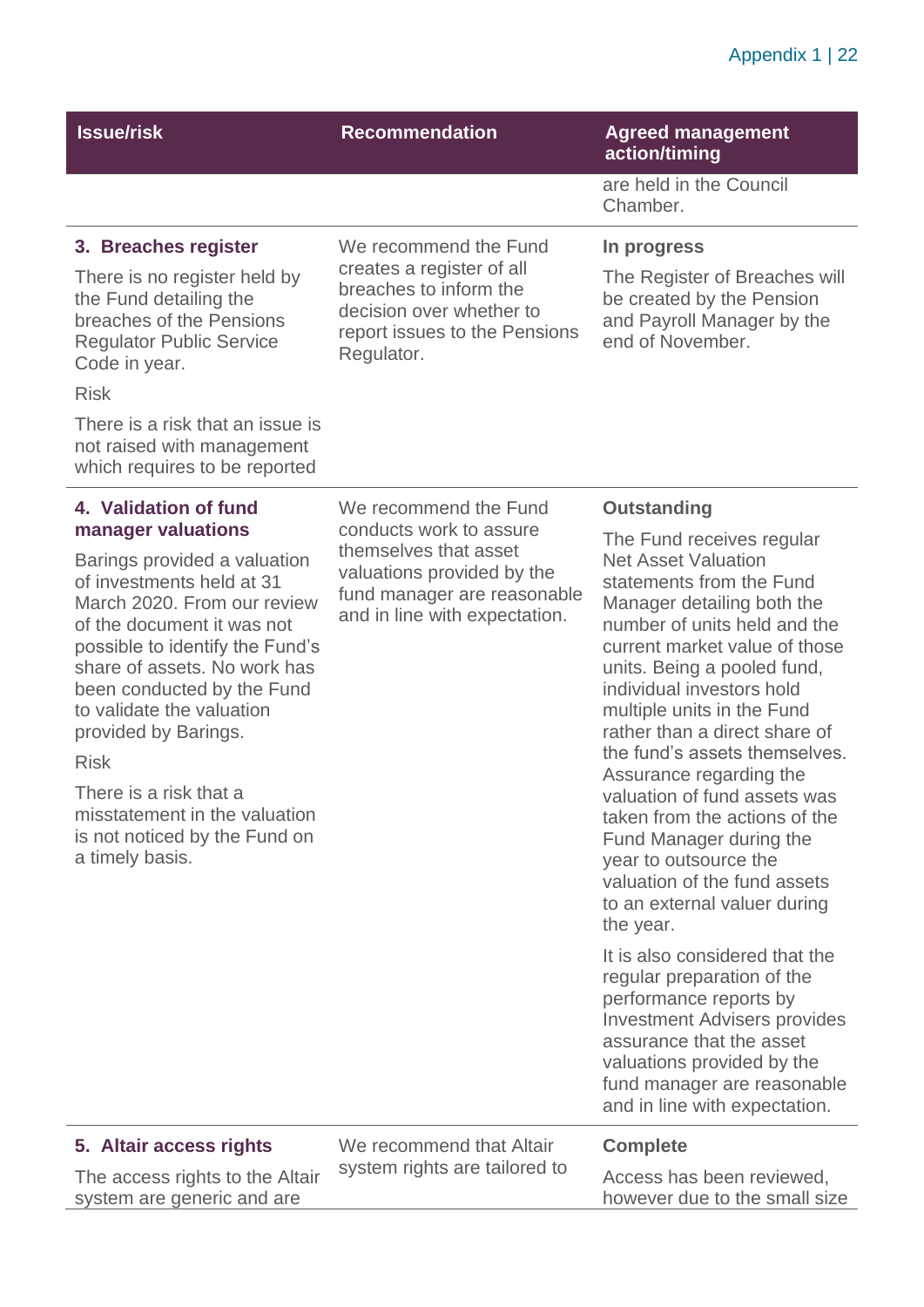#### Appendix 1 | 23

| <b>Issue/risk</b>                                                                        | <b>Recommendation</b>                | <b>Agreed management</b><br>action/timing                                          |
|------------------------------------------------------------------------------------------|--------------------------------------|------------------------------------------------------------------------------------|
| the same for all those within<br>the pensions team. We did<br>not identify any issues in | the needs of the individual<br>user. | of the pensions team no<br>significant changes to access<br>rights have been made. |
| relation to access rights as<br>part of our audit testing.                               |                                      | We are satisfied that the risk<br>associated with the access                       |
| <b>Risk</b>                                                                              |                                      | levels is low.                                                                     |
| There is a risk of fraud or<br>error arising from<br>inappropriate user<br>permissions   |                                      |                                                                                    |
| 6. Pension and payroll                                                                   | We would recommend that              | <b>Complete</b>                                                                    |
| reconciliations                                                                          | reconciliations between the          | A monthly reconciliation                                                           |
| Our testing found that there is                                                          | payroll system and the               | between the Payroll System                                                         |

 $\cup$ ur testing found that there is no reconciliation between the pensions system and the payroll system on a regular basis. Our testing did not find a significant variance at the year end between the systems.

pensions system are carried out on a monthly basis.

between the Payroll System and General Ledger is part of existing Payroll procedures. Completion of the reconciliations had slipped but has now been brought up to date.

Risk

There is a risk that payments made to pensioners via payroll are not in line with the calculated amounts on the pension system

#### **7. Payments to overseas pensioners**

The fund currently has procedures for identifying deceased pensioners living in the UK but there are no such procedures for pensioners who live abroad. There are currently only 7 members who do not live in the UK.

Risk

There is a risk that overpayments are made due to the failure to identify a deceased member.

We recommend procedures are in place to mitigate overpayments relating to pensioners living abroad.

#### **Complete**

Procedures to confirm 'proof of life' for pensioners living abroad have been introduced. Letters were sent to all overseas pensioners.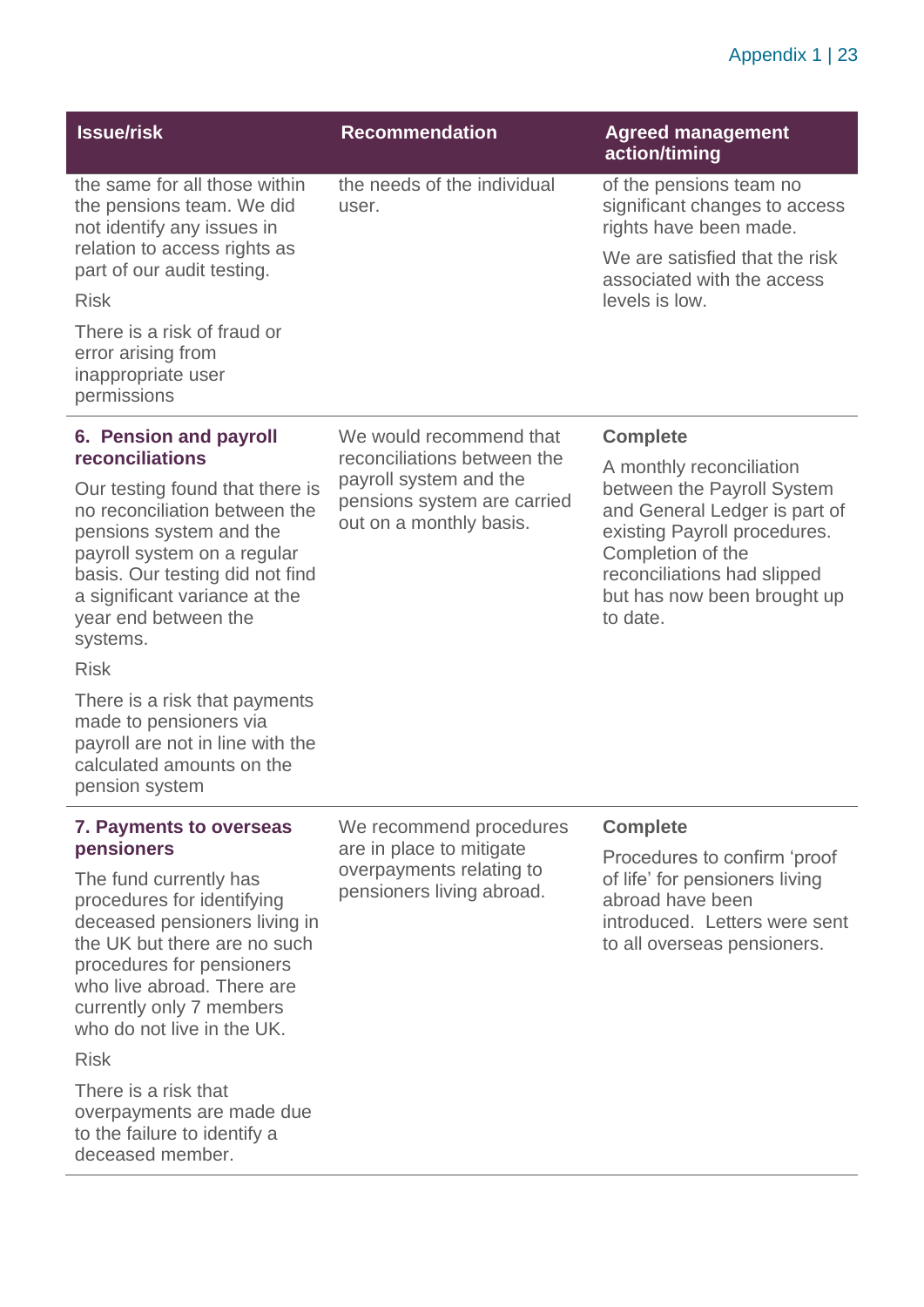# <span id="page-23-0"></span>**Appendix 2**

Significant audit risks identified during planning

The table below sets out the audit risks we identified during our planning of the audit and how we addressed each risk in arriving at our conclusion. The risks are categorised between those where there is a risk of material misstatement in the annual accounts and those relating our wider responsibility under the [Code](http://www.audit-scotland.gov.uk/report/code-of-audit-practice-2016)  [of Audit Practice 2016.](http://www.audit-scotland.gov.uk/report/code-of-audit-practice-2016)

| <b>Audit risk</b>                                                                                                                                                    | <b>Assurance procedure</b>                                                                      | <b>Results and conclusions</b>                                                                                                      |
|----------------------------------------------------------------------------------------------------------------------------------------------------------------------|-------------------------------------------------------------------------------------------------|-------------------------------------------------------------------------------------------------------------------------------------|
| 1. Management override of                                                                                                                                            | Detailed testing of journal                                                                     | We have not identified any                                                                                                          |
| controls                                                                                                                                                             | entries.                                                                                        | instances of management                                                                                                             |
| <b>International Auditing</b><br>Standards require that audits                                                                                                       | Review of accounting<br>estimates and judgements.                                               | override from our testing.                                                                                                          |
| are planned to consider the<br>risk of material misstatement<br>in the financial statements                                                                          | Focused testing of accruals<br>and prepayments.                                                 |                                                                                                                                     |
| caused by fraud, which is<br>presumed to be a significant<br>risk in any audit. This<br>includes the risk of fraud due<br>to the management override<br>of controls. | Evaluation of significant<br>transactions that are outside<br>the normal course of<br>business. |                                                                                                                                     |
| 2. Estimation, judgements                                                                                                                                            | Completion of 'review of the                                                                    | We gained appropriate                                                                                                               |
| and Classification                                                                                                                                                   | work of an expert' in                                                                           | assurance over the                                                                                                                  |
| There is a significant degree                                                                                                                                        | accordance with ISA 500, for                                                                    | competence, capability and                                                                                                          |
| of subjectivity in the                                                                                                                                               | fund managers with                                                                              | objectivity of the fund                                                                                                             |
| measurement and valuation                                                                                                                                            | significant unquoted                                                                            | managers, the custodian and                                                                                                         |
| of investments. Investments                                                                                                                                          | investments.                                                                                    | the actuary.                                                                                                                        |
| include level 3 investments                                                                                                                                          | Confirmation of valuations to                                                                   | The valuations were agreed                                                                                                          |
| such as pooled funds and                                                                                                                                             | valuation reports and/ or                                                                       | to valuation reports provided                                                                                                       |
| other unquoted investments.                                                                                                                                          | other supporting                                                                                | by the custodian and the fund                                                                                                       |
| Investments of this nature are                                                                                                                                       | documentation.                                                                                  | managers. A sample of                                                                                                               |
| based on judgements taken                                                                                                                                            | Sample testing of                                                                               | investments were agreed                                                                                                             |
| by investment managers and                                                                                                                                           | investments to independent                                                                      | back to third party                                                                                                                 |
| are complex and difficult to                                                                                                                                         | pricing sources.                                                                                | information.                                                                                                                        |
| value.                                                                                                                                                               |                                                                                                 | The assumptions used by the<br>actuary were compared to<br>benchmark information and<br>we concluded that these were<br>reasonable. |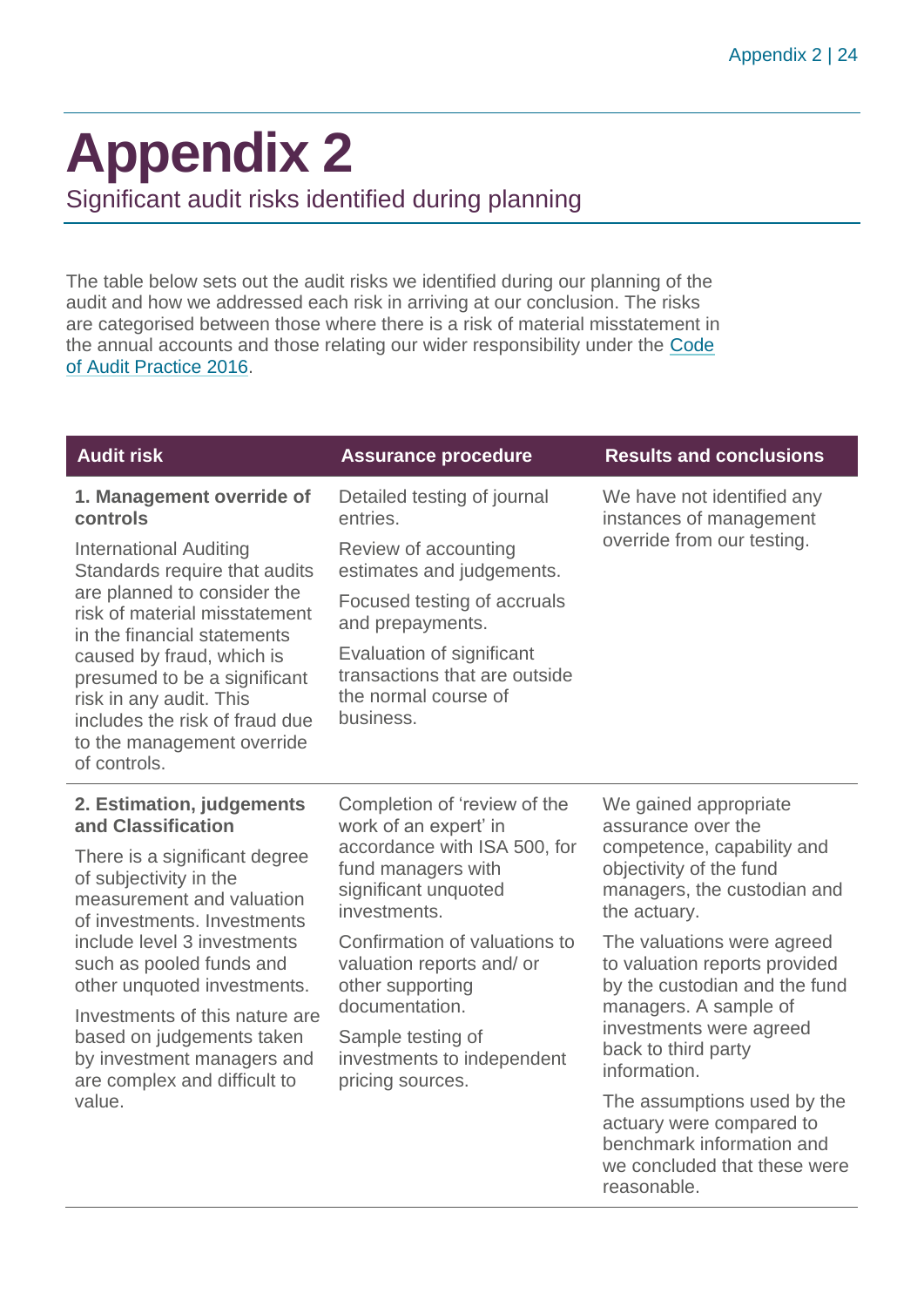| from our work on estimates<br>is sufficient assurance to<br>support our audit opinions. | <b>Audit risk</b> | <b>Assurance procedure</b> | <b>Results and conclusions</b>                              |
|-----------------------------------------------------------------------------------------|-------------------|----------------------------|-------------------------------------------------------------|
|                                                                                         |                   |                            | There were no issues arising<br>and we have concluded there |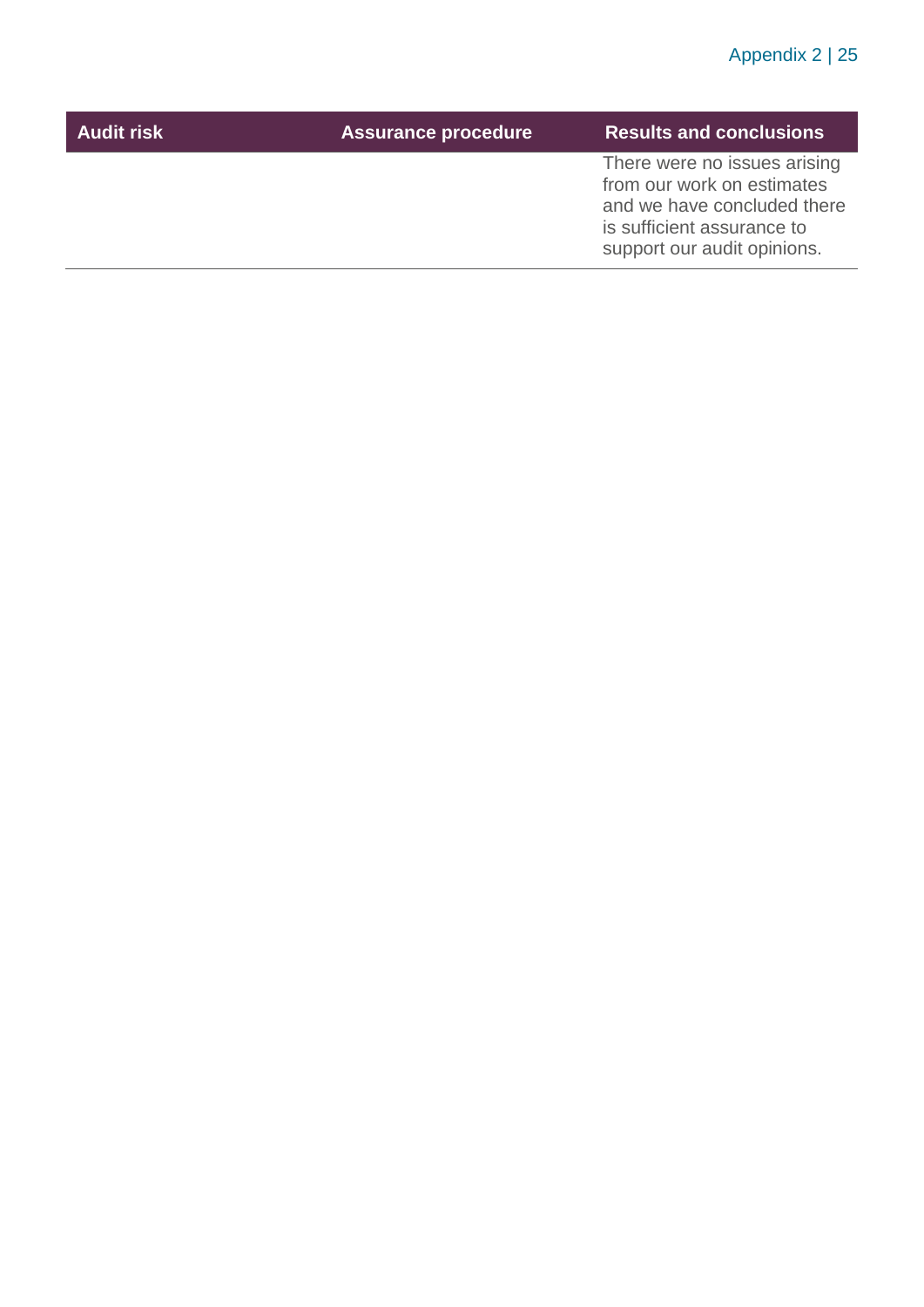### <span id="page-25-1"></span><span id="page-25-0"></span>**Appendix 3**

Summary of national performance reports 2020/21

April [Affordable housing](https://www.audit-scotland.gov.uk/report/affordable-housing)

**June** [Highlands and Islands Enterprise: Management of Cairngorm mountain and](https://www.audit-scotland.gov.uk/report/highlands-and-islands-enterprise-management-of-cairngorm-mountain-and-funicular-railway)  [funicular railway](https://www.audit-scotland.gov.uk/report/highlands-and-islands-enterprise-management-of-cairngorm-mountain-and-funicular-railway)

[Local government in Scotland Overview 2020](https://www.audit-scotland.gov.uk/report/local-government-in-scotland-overview-2020)

July [The National Fraud Initiative in Scotland 2018/19](https://www.audit-scotland.gov.uk/report/the-national-fraud-initiative-in-scotland-201819)

**January** [Digital progress in local government](https://www.audit-scotland.gov.uk/report/digital-progress-in-local-government) [Local government in Scotland: Financial overview 2019/20](https://www.audit-scotland.gov.uk/report/local-government-in-scotland-financial-overview-201920)

February [NHS in Scotland 2020](https://www.audit-scotland.gov.uk/report/nhs-in-scotland-2020)

March [Improving outcomes for young people through school education](https://www.audit-scotland.gov.uk/report/improving-outcomes-for-young-people-through-school-education)